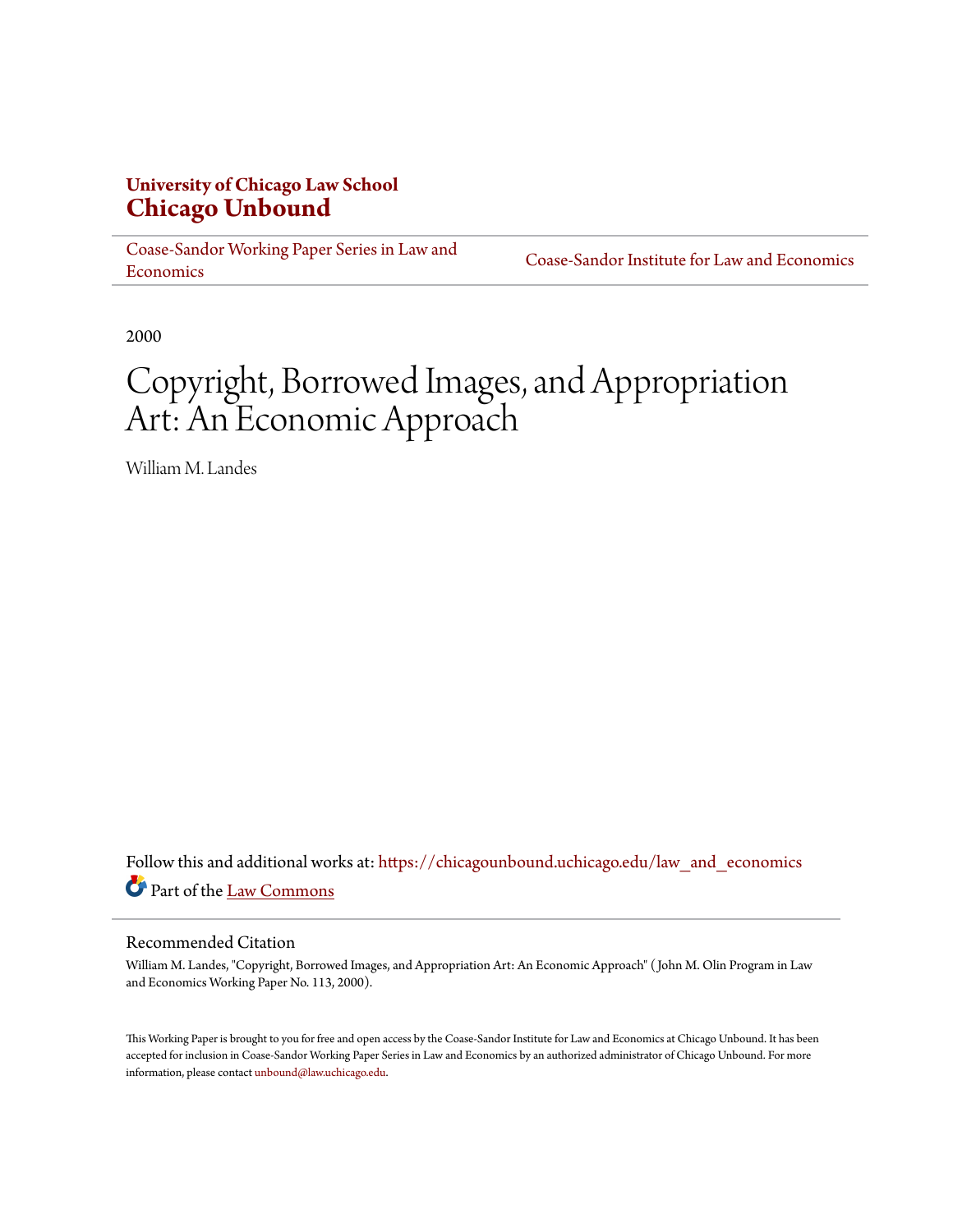# C HICAGO

#### **JOHN M. OLIN LAW & ECONOMICS WORKING PAPER NO. 113 (2D SERIES)**



## **COPYRIGHT, BORROWED IMAGES AND APPROPRIATION ART: AN ECONOMIC APPROACH**

 *William M. Landes* 

This paper can be downloaded without charge at:

The Chicago Working Paper Series Index: <http://www.law.uchicago.edu/Publications/Working/index.html>

The Social Science Research Network Electronic Paper Collection: [http://papers.ssrn.com/paper.taf?abstract\\_id=253332](http://papers.ssrn.com/sol3/search.taf)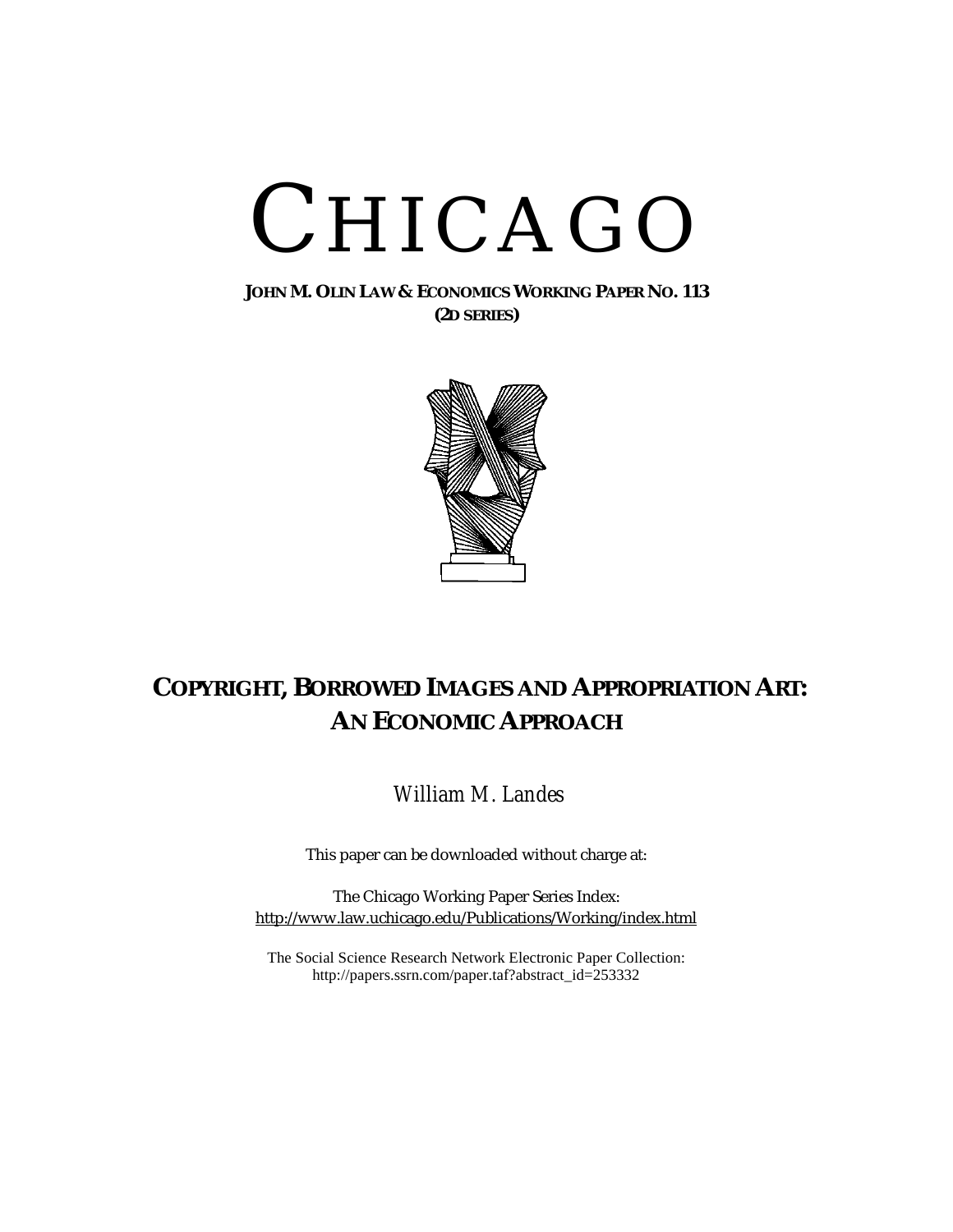#### COPYRIGHT, BORROWED IMAGES AND APPROPRIATION ART: AN ECONOMIC APPROACH

#### *William M. Landes\**

In this paper, I examine from the standpoint of economics the relationship between copyright law, borrowed images and the post-modern art form known as appropriation art.

Appropriation art borrows images from popular culture, advertising, the mass media, other artists and elsewhere, and incorporates them into new works of art.1 Often, the artist's technical skills are less important than his conceptual ability to place images in different settings and, thereby, change their meaning. Appropriation art has been commonly described "as getting the hand out of art and putting the brain in." Some appropriation art does not implicate copyright law at all. For example, Marcel Duchamp exhibited readymade objects such as a urinal, bicycle wheel and snow shovel as works of art. But when the borrowed image is copyrighted, appropriation art risks infringing the rights of the copyright owner.

Artists and judges have very different views regarding how the law should treat appropriation art. The artist perceives legal restraints on borrowing as a threat to artistic freedom. The following quote is typical.

Whenever people's response is 'how dare you!' I consider that a high compliment. First of all, taking from other artists is not illegal in the art world, as it is in the music industry, and second, it is a direct acknowledgment of how we work in painting. Everything you do is based on what came before and what is happening concurrently. I don't see history as monolithic. I feel very free to take and change whatever I want, and that includes borrowing from my contemporaries. If some people are upset because my work has similarities to what they're doing, that's their problem. And if they take from me, that's great! I don't respect these artificial boundaries that artists and people around artists erect to keep you in a certain category.2

The law takes a more traditional view of appropriation art. Artists receive no special privileges to borrow copyrighted material. For example, in *Rogers v. Koons* the court held that Jeff Koons' sculpture of puppies had infringed the plaintiff's copyrighted photograph.3 In rejecting Koons' fair use defense, the court stated:

Here, the essence of Rogers' photograph was copied nearly in toto, much more than would have been necessary even if the sculpture had been a parody of plaintiff's work. In short, it is not really the parody flag that appellants are sailing under, but rather the flag of piracy.4

3 960 F.2d 301 (2d Cir. 1992).

<sup>\*</sup> Clifton R. Musser Professor of Law & Economics at the University of Chicago Law School. This article is based on lectures I presented at George Mason University's James M. Buchanan Center for Political Economy on April 16, 2000 and at the International Conference on Copyright and Cultural Industries at Erasmus University in Rotterdam on Sept. 11, 2000. An earlier version of the article appeared in the George Mason Law Review (November 2000). I would like to thank Elisabeth M. Landes, Richard A. Posner, Charles Rowley and the editors of the George Mason Law Review for many valuable comments.

<sup>1</sup> For very helpful discussions of appropriation art and copyright, see E. Kenly Ames, Note, *Beyond* Rogers v. Koons*: A Fair Use Standard for Appropriation*, 93 COLUM. L. REV. 1473 (1993) and Lynne A. Greenberg, *The Art of Appropriation: Puppies, Piracy, and Post-Modernism*, 11 CARDOZO ARTS & ENT. L.J. 1 (1992).

<sup>2</sup> Richard Rubenstein, *Abstraction in a Changing Environment*, 82 ART IN AM. 102 (Oct. 1994) (quoting the artist Richmond Burton at 103).

<sup>4</sup> *Id*. at 310. Koons' sculpture was prepared for a 1988 exhibition entitled "The Banality Show." *Id.* at 304. Copyright infringement suits were also brought successfully against two other Koons sculptures from the show. *See* Campbell v. Koons, No. 91CIV.6055, 1993 WL 97381, at \*1 (S.D.N.Y. Apr. 1, 1993) (involving Campbell's copyrighted photograph of two boys and a pig); United Feature Syndicate v. Koons, 817 F. Supp. 370 (S.D.N.Y. 1993) (involving the character "Odie" from the "Garfield the Cat" comic strip).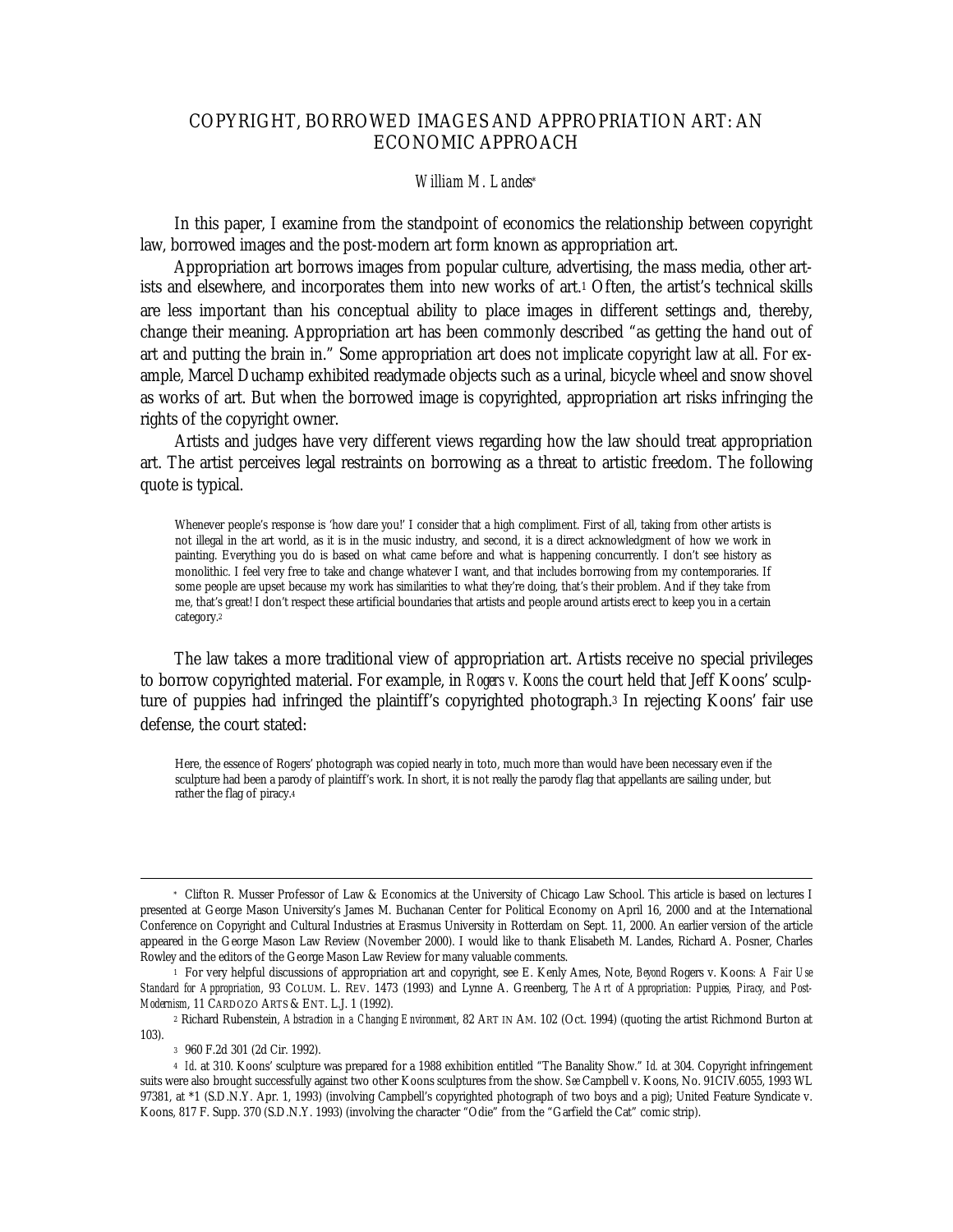I approach the law's treatment of appropriation art and the general question of borrowing preexisting images from an economic perspective. Richard A. Posner and I have shown elsewhere that copyright law has an implicit economic logic.5 Its doctrines are best explained as efforts to create rights in intangible property in order to promote economic efficiency. To some, it may appear especially odd to look at both copyright and art in terms of economics. I hope to convince you otherwise by showing that economics can illuminate a variety of legal disputes involving borrowed images and appropriation art.

This paper is organized as follows. Part I sets out a number of examples based on actual legal disputes that illustrate several important copyright problems I want to examine. Some examples directly involve artists while others involve institutions that deal in visual images. Part II reviews the basic law and economics of copyright. Part III applies the economic model to the cases, and Part IV presents some concluding remarks on how copyright law can accommodate the sometimes conflicting interests between appropriation artists and copyright holders.

#### I. SOME EXAMPLES OF THE PROBLEM

Let me start with four examples outside the area of appropriation art concerning disputes over reproduction rights to works of art. These examples have in common with appropriation art the borrowing of pre-existing images for the creation of a new work. The examples also help illustrate the main theme of my paper: namely, that appropriation art poses no special problems for copyright law. The current federal statute allows one to resolve conflicts over borrowed images in an economically efficient way and requires no special consideration for artists.

- 1 A copies B's copy of a painting in the public domain.
- 2. A makes and sells a CD-ROM containing copies of B's digital reproductions of old master paintings in the public domain.
- 3. A museum reproduces its collection of copyrighted and public domain works in digital format. It places the reproductions on its Website. Other individuals download these images and distribute them over the Internet.
- 4. A purchases B's copyrighted note cards, affixes them to tiles, and sells them as decorative objects.

Example "1" comes from a lawsuit against a firm for making unauthorized copies of an engraver's reproductions of old master paintings.6 Example "2" describes a case rejecting copyright for digital images of works in museum collections.7 Example "3" comes from recent proposals involving educational fair use guidelines for digital images.8 The final example relates to a copyright claim against a firm for affixing tiles to lawfully acquired copyrighted images and reselling them.9

<sup>5</sup> *See generally* William M. Landes, *Copyright Protection of Letters, Diaries, and other Unpublished Works: An Economic Approach*, 21 J. LEGAL STUD. 79 (1992); Richard A. Posner, *When Is Parody Fair Use?*, 21 J. LEGAL STUD. 67 (1992); William M. Landes & Richard A. Posner, *An Economic Analysis of Copyright Law*, 17 J. LEGAL STUD. 325 (1989).

<sup>6</sup> *See* Alfred Bell & Co. v. Catalda Fine Arts, Inc., 191 F.2d 99 (2d Cir. 1951).

<sup>7</sup> *See* Bridgeman Art Library v. Corel Corp., 25 F. Supp. 2d 421 (S.D.N.Y. 1998) *amended* 36 F. Supp. 2d 191 (S.D.N.Y. 1999).

<sup>8</sup> *See The Conference on Fair Use: Final Report to the Commissioner on the Conclusion of the Conference of Fair Use*, at 33-40 (Sept. 1998).

<sup>9</sup> *See* Lee v. A.R.T. Co., 125 F.3d 580 (7th Cir. 1997); Mirage Editions, Inc. v. Albuquerque A.R.T. Co., 856 F.2d 1341 (9th Cir.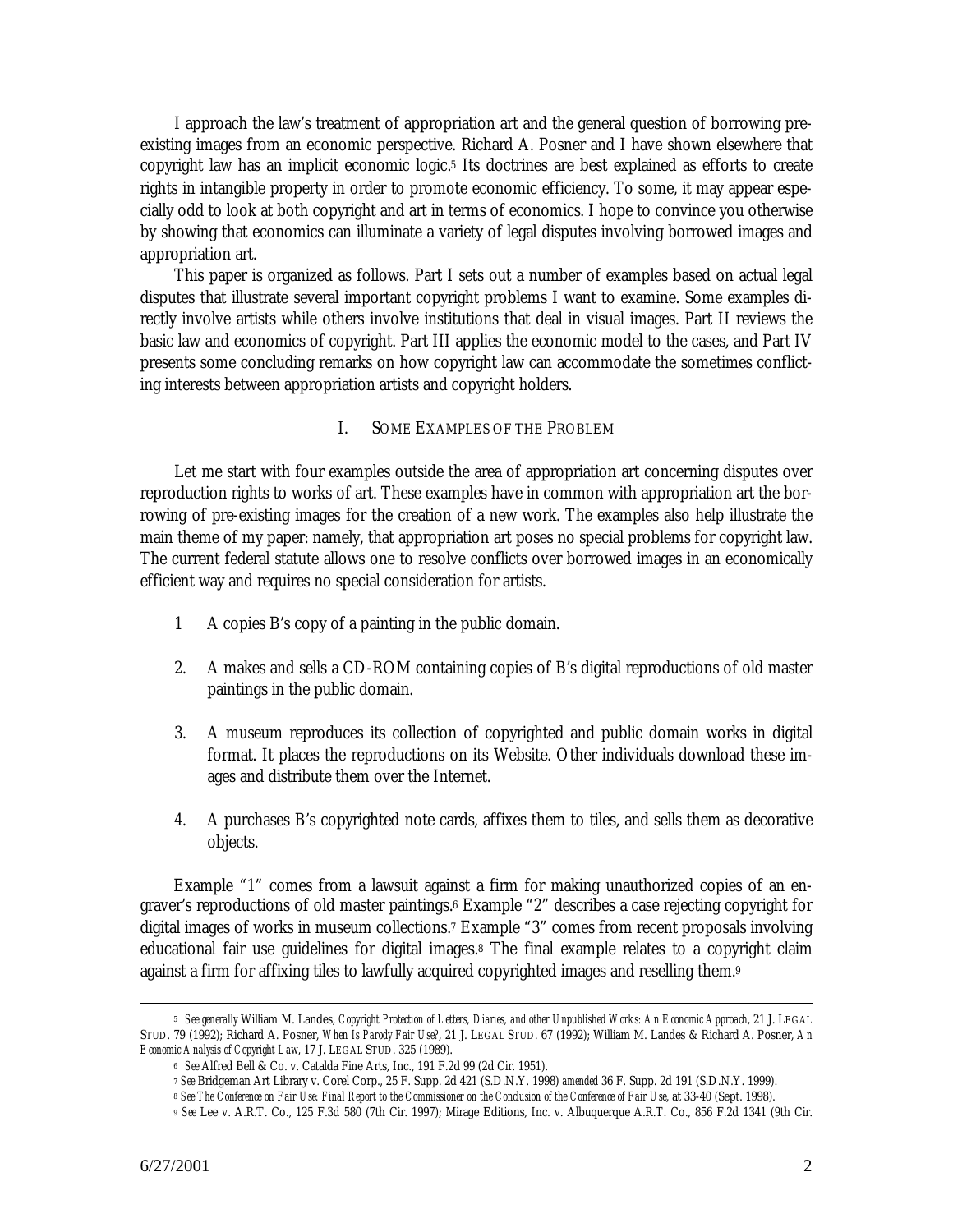Next, I turn to a number of examples involving artist defendants who have borrowed images from preexisting works. These examples cover the range of copyright problems that appropriation artists are likely to face.

- 1. A creates a unique collage that includes a copyrighted photograph taken by B.
- 2. A creates a limited edition series of prints that incorporates B's copyrighted photograph.
- 3. The same facts as in the above example plus reproductions of A's prints appear on posters, calendars and other mass produced merchandise.
- 4. A creates a work that appropriates the outline of a nude from B's photograph, the distinctive color from C's monochromatic painting, and a miniature yellow square from D's painting.
- 5. A constructs several identical sculptural works based on B's copyrighted photograph or comic book character.
- 6. A creates a work that contains elements substantially similar to one of his earlier works owned by B who also happens to own the copyright in that work.

The first three examples are based upon lawsuits brought by photographers against, among others, Robert Rauschenberg and Andy Warhol for using copyrighted photographs in their works.10 Example "4" describes a lawsuit in Germany brought by the well-known photographer Helmut Newton against the artist George Pusenkoff who claimed that his paintings "quote" rather than borrow from other artists.<sup>11</sup> Example "5" comes from several lawsuits brought against the artist Jeff Koons.<sup>12</sup> Example "6" is a special case of an artist appropriating images from his prior works.13 Here, the question of copyright infringement arises because another party holds the copyright in the earlier work.

#### II. THE LAW AND ECONOMICS OF COPYRIGHT

#### A. *The Economic Rationale for Copyright Protection*

To begin, let me briefly set out the economic rationale for copyright protection and the basic structure of the law.14 Copyright protects original works of authorship that are fixed in a tangible form. "Original" does *not* mean novel or creative but simply that the work originates with the author. Originality is a threshold question. Its purpose is to save administrative and enforcement costs by screening out works that would be created even without copyright protection.

<sup>1988).</sup> 

<sup>10</sup> Both Warhol and Rauschenberg settled out of court. Warhol paid \$6,000 cash and royalties on the print edition of *Flowers* to the photographer Patricia Caulfield who had threatened to sue Warhol over his flower paintings. Rauschenberg gave the photographer Richard Beebe \$3,000 and a copy of the allegedly infringing work worth about \$10,000. These cases and others involving the artists Sherri Levine, David Salle and Susan Pitt are discussed in Ames, *supra* note 1, at 1484-85.

<sup>11</sup> *See* Geraldine Norman, *The Power of Borrowed Images*, ART & ANTIQUES, Mar. 1996, at 123 (discussing the Pusenkoff case).

<sup>12</sup> *See* Rogers v. Koons, 960 F.2d 301 (2d Cir. 1992); Campbell v. Koons, No. 91CIV.6055, 1993 WL 97381, at \*1 (S.D.N.Y. Apr. 1, 1993); United Feature Syndicate v. Koons, 817 F. Supp. 370 (S.D.N.Y. 1993); *see also supra*, notes 3-4, and accompanying text.

<sup>13</sup> *See* Franklin Mint Corp. v. National Wildlife Art Exchange, Inc., 575 F.2d 62 (3d Cir. 1978).

<sup>14</sup> For a more complete analysis, see Landes & Posner, *An Economic Analysis of Copyright Law*, *supra* note 5.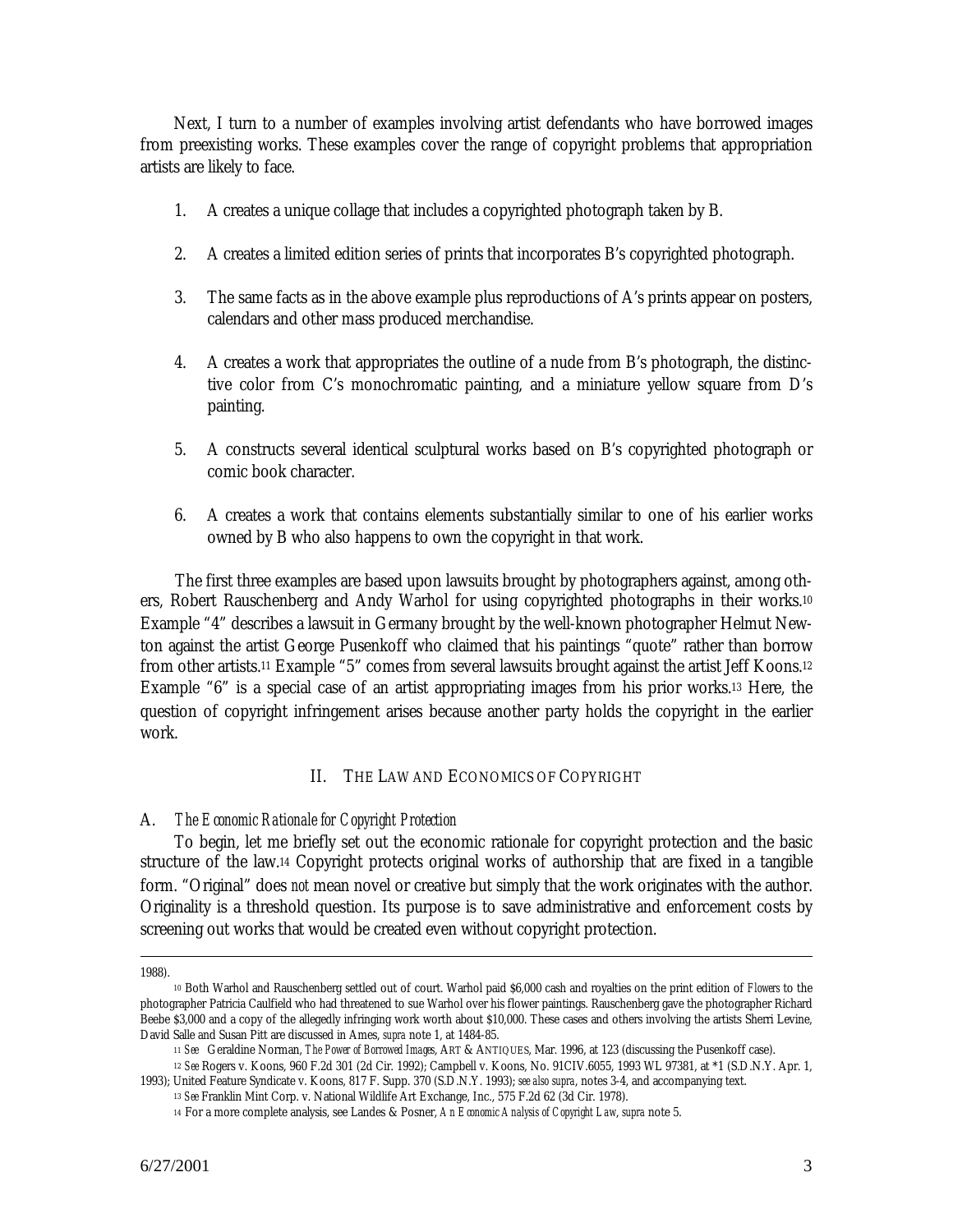Original works include, among others, books, photographs, paintings, sculpture, musical compositions, technical drawings, computer software, sitcoms, movies, maps and business directories. These works all have in common what economists call a "public goods aspect" to them. Creating these works involve a good deal of time, money and effort (sometimes called the "cost of expression"). Once created, however, the cost of reproducing the work is so low that additional users can be added at a negligible or even zero cost. Thus, the cost of making 10 or 250 copies of a print are roughly the same once the plate has been created.15 It follows that in the absence of copyright protection, unauthorized copying or free riding on the creator's expression would tend to drive the price of copies down to the cost of making them. But then the party who expended the resources to create the work in the first place will be unable to recover his costs. Hence, the incentive to create new works will be significantly undermined without protection against unauthorized copying.

In the case of unique works, such as a painting, the case for copyright protection is weaker because the main source of income typically comes from the sale of the work itself not from copies. Still, unauthorized copying or free riding on unique art works will reduce the income an artist receives from posters, note cards, puzzles, coffee mugs, mouse pads, t-shirts and other derivative works that incorporate images from the original work. And without this source of the income there will be less incentive *ex ante* to create unique works. As these examples suggest, copyright covers more than just a right to prevent unauthorized copying. It also includes rights over the distribution of copies, derivative works and public performances and displays.

To be sure, some original works will still be created even in the absence of copyright protection. There may be substantial benefits from being recognized as the creator or from being first in the market, or the copies may be of "inferior" quality. In the art market, even perfect or unsigned copies are often deemed inferior and sell for much less than original works.16 A striking example of this phenomenon is the much higher price paid for vintage photographs (prints made at the time the photograph was taken) than the identical photograph printed later from the same negative.17 Creators may also use contract law or other private enforcement means to discourage unauthorized copying. For example, an artist could sell his work subject to a contract term that prohibits the buyer from making unauthorized copies or derivative works. But a contract, unlike a copyright, would be difficult to enforce against third parties or subsequent purchasers of the original work.

A related point should be noted. Unauthorized reproductions of a painting or sculpture that appear on all sorts of merchandise will call greater attention to the original work. Such free "advertising" or publicity may enhance the artist's reputation and increase the value of his works. But the reverse may also happen. Sophisticated collectors may turn away from artists whose images have become too commercial and commonplace. Because one cannot say a priori which effect will dominate, vesting adaptation or derivative work rights in the artist will create an incentive for him to license his work only in those instances where he expects the overall effect to be positive.

In short, given the speed and low cost of copying as well as the difficulty of employing private measures to prevent copying, we would expect a decrease in the number of new works created in the

<sup>15</sup> For prints, as opposed to photographs, there will be some deterioration in quality as the number of prints increases.

<sup>16</sup> And if copies are good substitutes for an original work, the creator may be able to charge a higher price for his work to reflect the benefits from subsequent uses that are not protected by copyright.

<sup>17</sup> Consider the following two examples. Dorothea Lange's widely reproduced 1930s vintage photograph known as "Migrant Mother" recently sold at a Sotheby's photography auction October 7, 1998 for \$244,500. *See* Peter Lennon, *Whatever Happened to All These Heroes?*, THE GUARDIAN, Dec. 30, 1998. An exhibition quality print of "Migrant Mother" from the original or a copy negative can be obtained for less than \$50 from the Library of Congress Photoduplication Service at http://www.loc.gov/rr/print/guide/price.html. An Edward Weston's vintage photograph from the 1929 entitled "Pepper" sold at a Christie's photography auction on October 6, 1997 for \$74,000. A print from the same negative printed later by the photographer's son, Cole Weston, sold at an auction at Swann Galleries (Apr. 24, 1996) for \$1,840**.**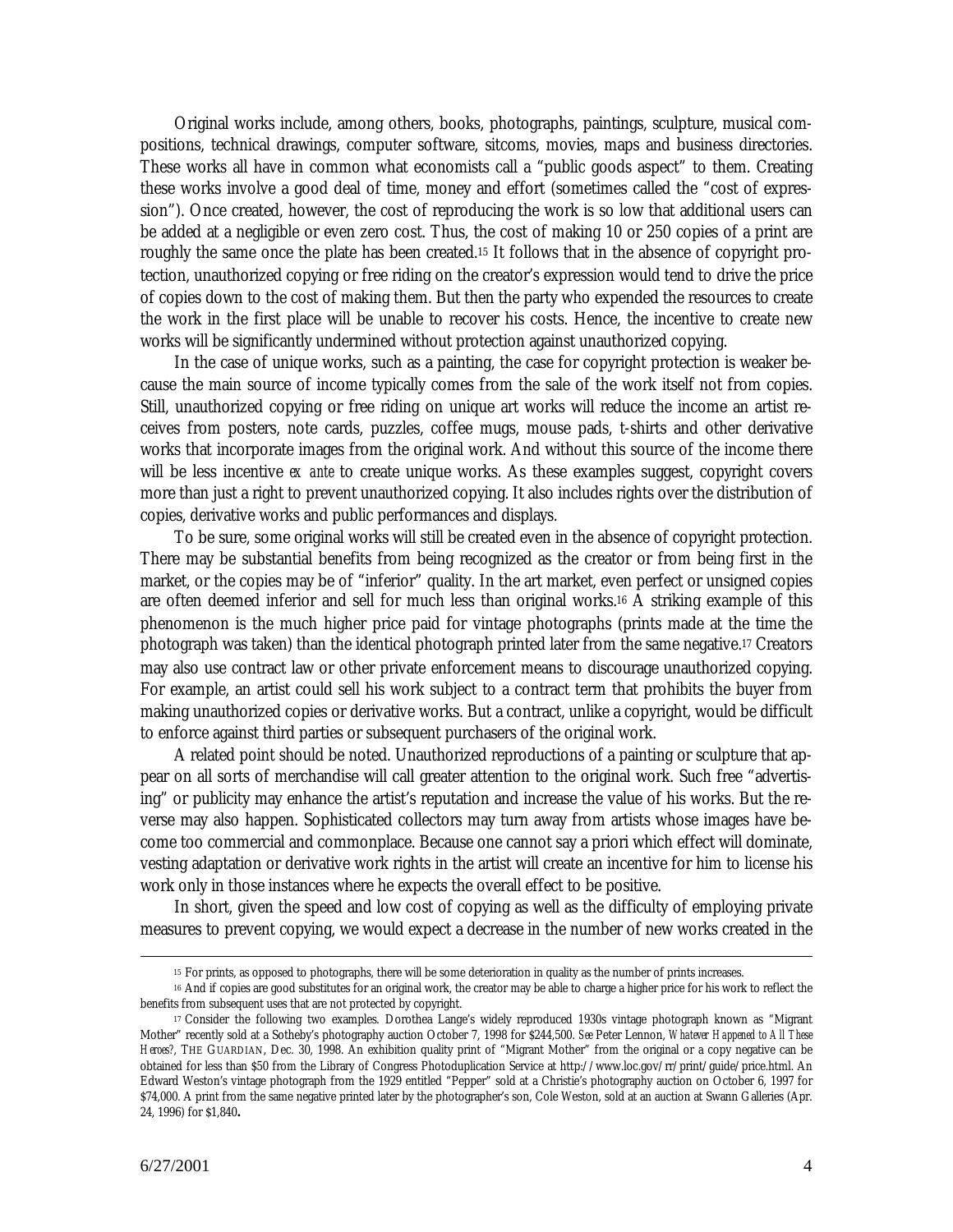absence of copyright protection. This leaves open the question how extensive copyright protection should be. The answer depends on the costs as well as the benefits of protection. Two costs, in particular, should be noted.

#### B. *The Costs of Copyright Protection*

First, copyright protection generates access costs related to the public goods aspect of copyrighted works. Access costs fall on consumers who value the work by more than the cost of making additional copies but less than the price being charged. Access costs also fall on creators who are deterred from building upon prior works because they are unwilling to pay the price the copyright holder demands. Copyright protection, therefore, raises the cost of creating new works. Paradoxically, too much copyright protection can reduce the number of new works created. To be sure, the copyright owner has an incentive to lower prices to potential customers initially denied access. But information costs and arbitrage may make price discrimination infeasible.18 In contrast, access costs are not a significant problem for most tangible goods.19 In a competitive industry, the price of a tangible good equals its marginal cost. Only individuals who value the good at less than its price or, equivalently, its marginal cost are denied access.

The second major cost of a copyright system are administrative and enforcement costs. These include the costs of setting up boundaries or erecting imaginary fences that separate protected and unprotected elements of a work. They also include the costs of excluding trespassers, and apprehending and sanctioning violators. These costs tend to be greater for intangible than tangible property.20

#### C. *Doctrines that Limit Copyright Protection*

Because copyright tends to be a costly system of property, economics predicts more limited rights for copyrighted works than for tangible or physical property. Positive economic analysis of copyright law aims to show that various copyright doctrines that limit protection can be best ex-

<sup>18</sup> One possibility is a two-part pricing scheme where users pay entry fees that cover the costs of expression and a separate "small" charge that covers the marginal cost of making copies. Note that two-part pricing can generate access costs as well if some parties are unwilling to pay the initial fee but more than willing to pay the marginal cost of copying. In theory, these access costs can be eliminated by lowering the up-front charge to those parties though information costs may make this infeasible. A particular ingenious example of twopart pricing is the blanket license that users pay for public performance rights to copyrighted music. Since the marginal cost of performing already created music is zero, access costs would be minimized by charging a zero price for additional performances. Under the terms of the blanket license a user pays a fixed fee for right to perform any of the millions of songs in the repertory of the performing rights society as many times as he wants during the term of the license. In effect, this is a two-part price: an initial fee plus a zero price for additional uses corresponding to the zero marginal cost of additional performances. The two major performing rights societies in the U.S. are the American Society of Composers, Authors and Publishers (ASCAP) and Broadcast Music, Inc. (BMI). For additional information on the performing rights societies, see ROBERT A. GORMAN & JANE C. GINSBURG, COPYRIGHT: CASES AND MATERIALS 575-83 (5th ed. 1999).

<sup>19</sup> Two exceptions are monopolies and "public goods" where prices or other means of rationing may exclude some individuals who value the good by more than the cost of their use.

<sup>20</sup> To see why these costs tend to be greater, consider the kinds of questions that must be answered in deciding the scope of, say, a photographer's copyright. Suppose A first creates a photograph and B later creates a similar photograph after having studied A's photograph. Does B's photograph of the same subject matter, say a portrait of Tiger Woods, infringe A's photograph? If not, imagine that B's photograph also employs the same background, angles, lighting, colors, and so on. Does B's photograph now infringe A's work? Or suppose C creates a collage that combines parts of A's photograph with other materials. Does the collage infringe A's copyright? Would it make a difference if the collage involves painting over A's photograph so only Tiger Woods' eyes are recognizable? Would a commercial or television program that reproduces A's copyrighted photograph even for a few seconds infringe A's copyright? What about a critical review of A's work that reproduces one of A's copyrighted photographs? Suppose A's photograph is based on an earlier photograph of Tiger Woods in the public domain. Is A's photograph still copyrightable and if so, how much is protected? This also raises difficult evidentiary questions. For example, suppose B had access to both A's photograph and the public domain photograph. How does one decide whether B copied from the public domain or from A's photograph or from both? And even if B copied from A, has B infringed A's copyright? Maybe B just copied unprotected elements of A's work including what A had copied from the public domain. Answering these questions requires fixing abstract boundary lines that separate protected from unprotected elements of a work and then determining if the alleged infringer has violated these boundaries.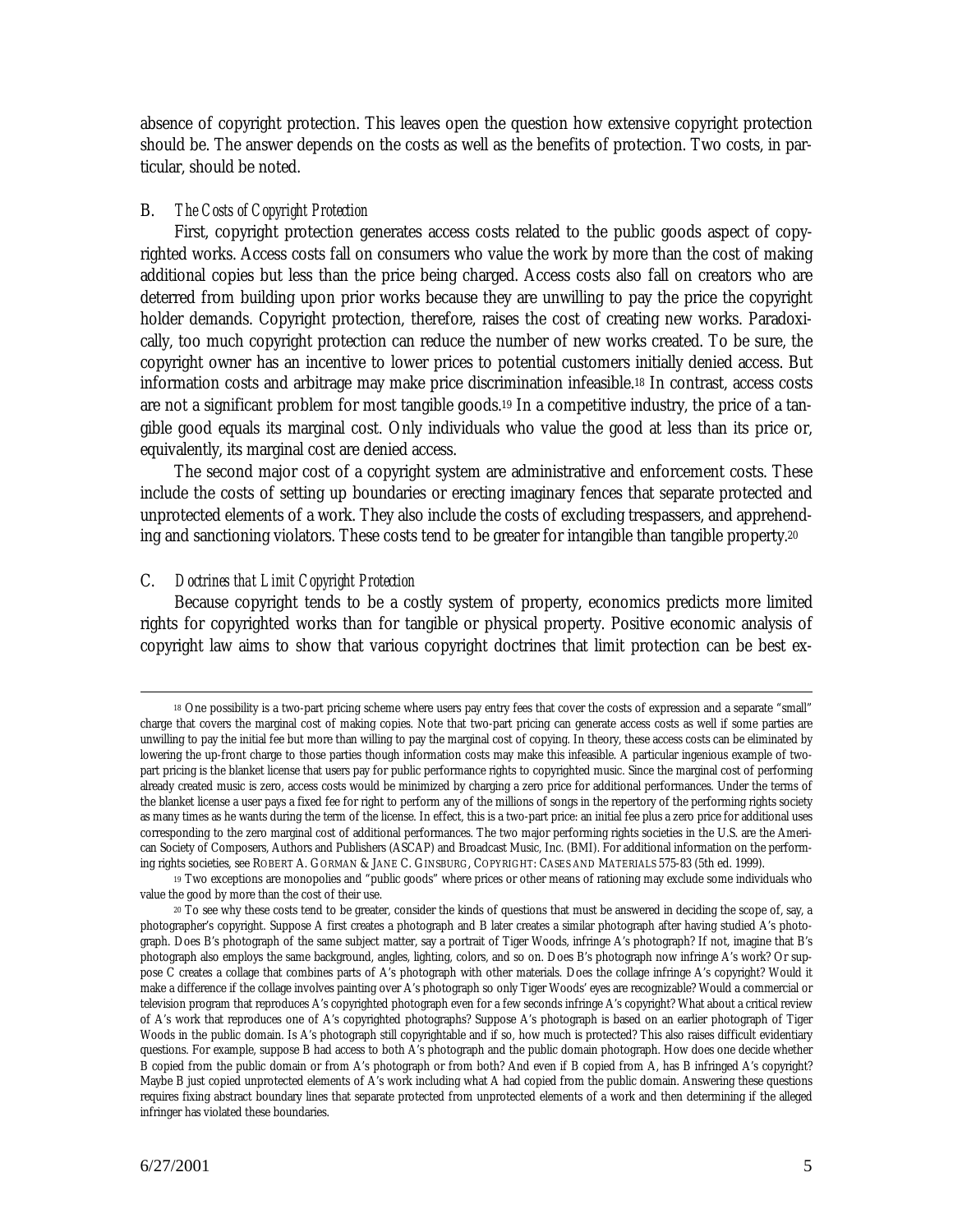plained as efforts to achieve the optimal balance between incentive benefits and access and other costs in order to promote economic efficiency.21 Consider the following copyright doctrines.

#### *1. Protection of Expression*

 Copyright protects expression but not ideas.22 Protecting original ideas would involve substantial administrative and enforcement costs. It is far simpler to determine if B has copied A's original expression than A's original idea. In addition, most original ideas in copyrighted works are trivial and involve small expenditures of time and effort relative to the cost of expressing them. Hence, the added incentive benefits from protecting ideas would likely be swamped by the resulting access and administrative costs.

#### *2. Protection against Copying*

Copyright protects against copying but not independent duplication.23 Here the element of free riding is missing, so independent duplication will not significantly undermine the incentives to create new works. Two other points reinforce this result. First, independent duplication should be rare for most works. Second, if independent duplication were actionable, authors would spend less time creating new works and more time checking earlier works to avoid copyright liability. This would lead society to expend greater resource on administering the copyright system in order to enable authors to search records, compare their work to prior works and determine how likely an infringement would be found.24 In short, since independent duplication is probably rare, it is unlikely that the added incentive benefits from making independent duplication actionable would be worth the extra costs it would entail.

#### *3. Right of Adaptation*

Copyright gives the creator adaptation rights on his work. This right, called the derivative works right, is broader than the right to prevent unauthorized copying for it covers "any other form in which a work may be recast, transformed or adapted."25 Painting a mustache on the Mona Lisa or cutting up an original Picasso painting into a thousand pieces and reselling each piece as an "original" Picasso are examples of derivative works. But destroying a painting, say by torching it, is not.26

The economic rationale for giving the original copyright holder rights over derivative works depends both on the added incentives to create original works and on the savings in transaction and enforcement costs that result from concentrating property rights in a single party. Consider first the incentive argument. One might reason that any added incentive benefit would be negligible, since

<sup>21</sup> *See* Landes & Posner, *An Economic Analysis of Copyright Law*, *supra* note 5.

<sup>22</sup> *See* 17 U.S.C.A. § 102(b) (2000).

<sup>23</sup> *See* Sheldon v. Metro-Goldwyn Pictures, 81 F.2d 49, 54 (2d Cir. 1936), (Judge Learned Hand stated that "if by some magic a man who had never known it were to compose anew Keat's Ode on a Grecian Urn, he would be an 'author,' and, if he copyrighted it, others might not copy that poem, though they might of course copy Keats's. But though a copyright is, for this reason less vulnerable than a patent, the owner's protection is more limited, for just as he is no less an 'author' because others have preceded him, so another who follows him, is not a tort-feasor unless he pirates his work.") (citations omitted).

<sup>24</sup> It is worth observing that the present copyright registration system involves minimal time and cost. Registration creates a public record of the basic facts of the copyright. An applicant seeking to register his work submits a \$30 filing fee and fills out a short form listing the work's title, author, year of creation, and date and place of publication (if published). The applicant must also deposit a copy of the work (or, in cases where this is not feasible, a photograph of the work). Registration is optional and is not a condition for copyright protection. The Copyright Office makes no effort to search prior copyrighted works for similarities with the applicant's work before registering the copyright. Registration information and forms are available online from the U.S. Copyright Office Website at http://www.loc.gov/copyright.

<sup>25</sup> *See* 17 U.S.C.A. § 106(2) (2000) and the definition of a derivative work in 17 U.S.C.A. § 101 (2000).

<sup>26</sup> *See* 17 U.S.C.A. § 106A(3)(B) (2000). Intentionally destroying a work of recognized stature can violate the moral rights of the creator of a work of visual art under the Visual Artists Rights Act of 1990, which is now part of the Copyright Act. *See id*.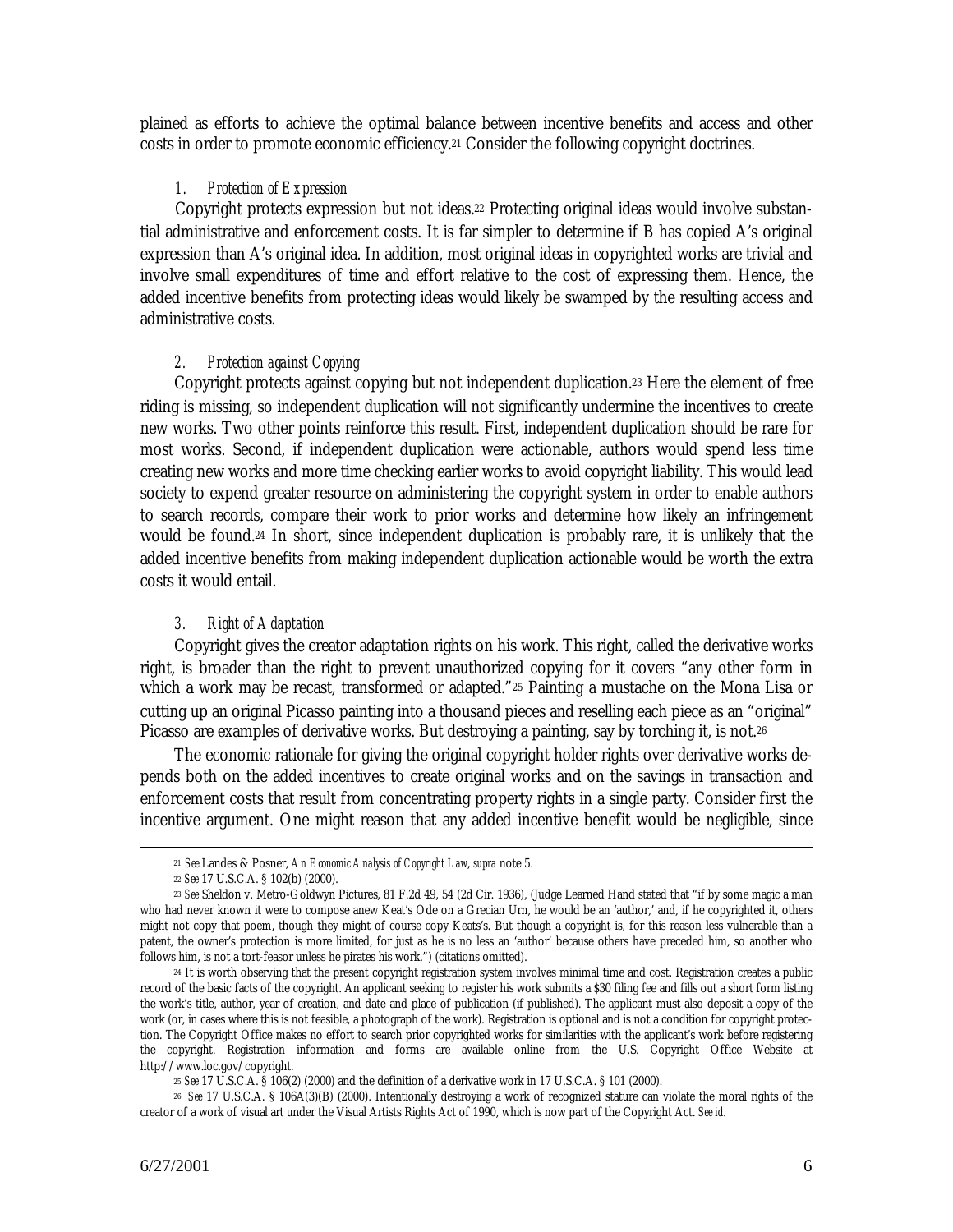only a few successful copyrighted works will generate income from derivative works. Moreover, there is likely to be a substantial time lag between the date of the original work and the later derivative works. This, however, confuses *ex ante* and *ex post* returns. Even if the number of artists who receive substantial income from ancillary products is small, the *ex ante* return, which depends on both the small probability and the potentially large income from ancillary products, could be large relative to the artist's other expected earnings.27

Turning to transaction and enforcement costs, consider the late artist Andy Warhol. Several hundred ancillary products ranging from umbrellas to condoms incorporate images from Warhol's works.28 By concentrating the copyrights in the Warhol Foundation rather than having each creator of a derivative work hold a separate copyright, the court avoids potentially burdensome lawsuits involving multiple plaintiffs. For example, how would a court decide, among many similar and widely accessible works, which one the defendant copied from? Licensing costs would also rise because a potential licensee would be well advised to seek licenses from many parties to avoid the risk of being sued by one of them. Finally, the copyright on the original Warhol image is sufficient to prevent unauthorized copying of the various derivative works since a party copying from a derivative work will still infringe the copyright on the original work.

#### *4. Doctrine of Fair Use*

My final example is the fair use doctrine.29 Fair use limits the rights of the copyright holder by allowing unauthorized copying in circumstances that are roughly consistent with promoting economic efficiency. One such circumstance involves high transaction costs. For example, copying a few pages from a book probably does not harm the copyright holder because the copier would not have bought the book. But if copying were prohibited, transactions costs would prevent an otherwise beneficial exchange from taking place. Here fair use creates a net social gain. The copier benefits, and the copyright holder is not harmed.30

Another circumstance that justifies fair use may be termed implied consent. Consider a newspaper or television review of art exhibition that reproduces a few copyrighted images from the show. This will provide useful information to consumers that on average will tend to expand the demand for the underlying works. Moreover, if the law required the reviewer to obtain the artist's consent to reproduce these images, readers would have less confidence in the objectivity of the review. In these circumstances, fair use can produce beneficial incentive effects and reduce access cost as well.

The final category of fair use involves some harm to the copyright holder that is more than offset by lower access costs and possible benefits to third parties. Here courts treat productive uses more favorably than reproductive uses of a borrowed work.31 The former, such as a parody, trans-

<sup>27</sup> Another incentive consideration is the potential harm that may result from an unauthorized adaptation that tarnishes the artist's reputation and reduces his future earnings. But so might a critical review reduce future earnings. Why is the latter allowed, even if it reproduces some of the artist's work, but not an unauthorized derivative work? On average, artists should benefit from reviews because they provide information on the underlying works. To be sure, the demand for works that are trashed by reviewers will decline but that should be more than offset by the increase in demand for works that are praised. Moreover, the value of the information provided by reviews is enhanced when the reviewer does not have to acquire the right from the artist to review his works. Consistent with the economic approach, reviews that borrow some original expression are a non-infringing or fair use of the original work.

<sup>28</sup> For a sampling of more than 100 Warhol items, see The Warhol Store on the Website of The Andy Warhol Museum at http://www.clpgh.org/warhol.

<sup>29</sup> *See* 17 U.S.C.A. § 107 (2000).

<sup>30</sup> The high transaction cost rationale should be narrowly construed. Otherwise, it would reduce the incentive to develop innovative market mechanisms that reduce transaction costs. These include performing rights societies like ASCAP and BMI, the Copyright Clearance Center for journals, and two arts organizations (Visual Artists and Galleries Association and The Artists Rights Society) that license reproduction rights to the works of many artists.

<sup>31</sup> *See* Campbell v. Acuff-Rose Music, Inc., 510 U.S. 569 (1994).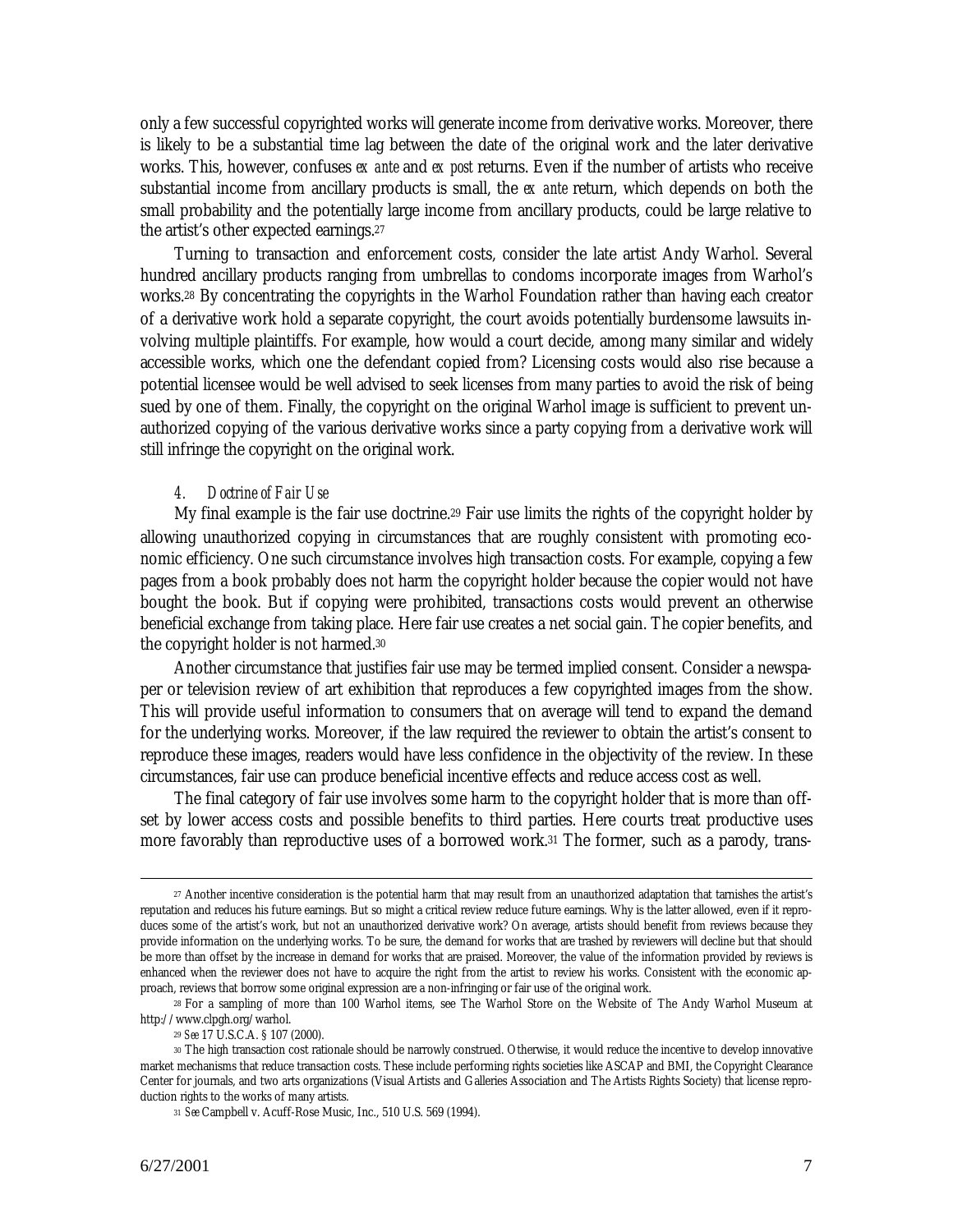forms the original work into a new work and is unlikely to substitute for the original work or reduce anticipated licensing revenues in any substantial way. Moreover, the cost of creating the transformative work falls since transaction and licensing costs are avoided. A reproductive use, on the other hand, is more likely to substitute for the original work and, therefore, have significant negative effects on the incentives to create that work in the first place.

Parody may also be protected as a fair use. Parody can involve high transaction costs because of the difficulty of negotiating with someone you want to poke fun at. It provides information or critical comment like a review. Finally, parody can be a transformative or productive use of the original work. Still, calling something a parody is not a blanket license to copy the parodied work. Parody is limited in two ways. One is that the parody can only take what is necessary to conjure up the original work. It cannot take so much of the original work that it effectively substitutes for that work. The other is that the parody must target the work it parodies.32 Here the economic rationale is that a voluntary transaction is less likely when the parody attacks a particular work than when it uses the work to comment on or criticize society at large.

Before I move on to the cases, let me mention a major economic puzzle about copyright—its long duration. Today, a copyright lasts for the life of the author plus 70 years. But from an incentive standpoint, the present value of \$1,000 in say 95 years is trivial given any reasonable discount rate. On the other hand, life plus 70 years can create substantial access costs (including the cost of tracking down the copyright owner and licensing the work) because a smaller amount of public domain material is available at any point in time. Thus, a shorter copyright term would reduce access costs without significantly reducing the incentives to create new works. There are several plausible but not convincing arguments for a long copyright term. These include the possibility that the returns from copyrighted works occur mainly in the last few years; that a near perpetual terms avoids the tragedy of the commons; and that the value of an author's earlier works will be enhanced by his later efforts. The first argument appears factually wrong based on some scattered data showing that copyrights were rarely renewed when renewal was a condition of extending protection from 28 to 75 years.<sup>33</sup> The second overlooks the fact that copyrighted expression is not exhaustible so the tragedy of the commons does not apply. Unlike natural resources that can be used up by over exploitation, previous editions of Shakespeare's works do not preclude publishers from bringing out new editions. Finally, the third argument might account for a copyright term that extends 20 or so years after the author's death but not the current time of life plus 70 years.34

#### III. APPLYING THE THEORY TO THE CASES

#### A. *Cases Outside Appropriation Art*

 Consider first the cases outside appropriation art. They have in common with appropriation art the production of new works based upon images from prior works.

<sup>32</sup> *See id*.; *see also* Posner, *When Is Parody Fair Use?*, *supra* note 5.

<sup>33</sup> *See* H.R. REP. NO. 94-1476, at 133-36 (1976) reprinted in GORMAN & GINSBURG, *supra* note 18, at 343 (noting that about 85 percent of all copyrighted works are not renewed).

<sup>34</sup> Consider the following illustration. Imagine that a copyrighted work yields \$1 royalties each year after the author's death and assume a discount rate of 10 percent. The present value of an annual \$1 royalty equals \$9.99 under a 70-year term, and \$9.31 under a 28 year term. Hence over 93 percent of the value of the copyright is received in the first twenty-eight years. In this example, therefore, the added incentive effects of extending copyright beyond 28 years would be minimal.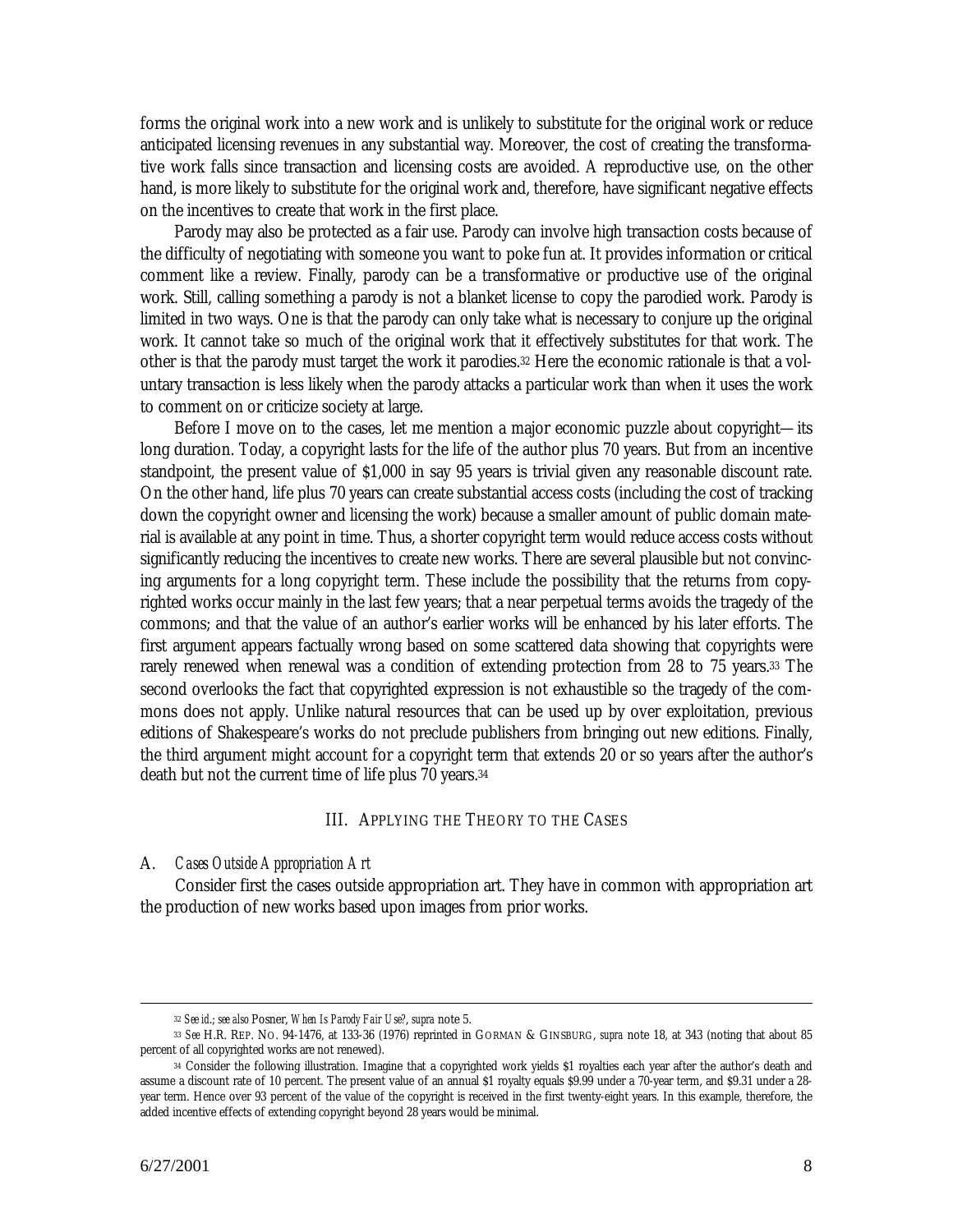#### *1. Copying a Copy of a Public Domain Work*

In *Alfred Bell & Co. v. Catalda Fine Arts*, the defendant reproduced and sold copies of the plaintiff's mezzotint engravings of 18th and 19th century paintings in the public domain.35 The plaintiff's engravings were realistic reproductions requiring great skill and judgment. The defendant had argued that since the engravings were merely copies of works in the public domain, they failed the originality requirement. In short, the defendant claimed that he was doing nothing more than he was entitled to do--copying a public domain image albeit by copying from a copy. The defendant lost the case, as he should have. Originality lay in the art of copying, which required significant expenditures of time, effort and skill. Free riding by the defendant would undermine the plaintiff's incentives to produce high-quality copies of public domain works. Moreover, copyright protection does not prevent the defendant from hiring engravers and making copies of the same paintings or from licensing the right to make copies from the plaintiff. Copyright merely protects the plaintiff's investment in copying from the public domain without cutting off the defendant's access to the original paintings.

Will the price of copies be higher following the *Alfred Bell* decision? One's initial reaction might be "yes." After all, if the defendant had won the case, this would lower his cost of copying and the added competition with the plaintiff would translate into lower prices. But this result assumes that the plaintiff's copies would still exist. In the future, however, the absence of copyright protection would discourage firms from hiring skilled craftsmen to copy public domain works. And as the supply of high quality copies dried up, the price of future copies will tend to increase.36

#### *2. Copying a Digital Copy of a Public Domain Work*

Now imagine a copyist so skilled that he produces near perfect reproductions of the original work. In *Bridgeman Art Library v. Corel Corp.*, the plaintiff Bridgeman produced and marketed color transparencies and digital images of well-known public domain works of art in museum collections.37 Bridgeman claimed that defendant Corel sold compact disks containing images that it had copied from Bridgeman's transparencies. The court likened Bridgeman's transparencies to copies produced by a photocopy machine. And since photocopying obviously fails the originality requirement, so would Bridgeman's transparencies. But this misconstrues the purpose of the originality requirement. Photocopying should fail the originality requirement because the element of free riding is missing. If creating high-quality transparencies were as easy as photocopying, copying from Bridgeman's copies would cost Corel about the same as photographing the underlying works. Free riding would be minimal. Copyright protection should be rejected since it would create unnecessary administrative costs without offsetting incentive benefits. Creating high-quality transparencies of art works, however, is a time consuming process that requires considerable skill on the part of the photographer or copyist. Just as in *Alfred Bell*, it is significantly cheaper to copy from Bridgeman than to create the transparencies from the underlying works. Moreover, copyright protection will not deny Corel access to these works. Rather, Corel will have to pay museums to gain access to them or license the reproductions from Bridgeman. Finally, note that the *Bridgeman* court's decision that originality requires a "distinguishable variation" between the original and copy (that cannot be satisfied by a simple change

<sup>35 191</sup> F.2d 99 (2d Cir. 1951).

<sup>36</sup> An additional point is worth mentioning. Copyright protection in *Alfred Bell* does not result in the plaintiff earning monopoly profits. Copyright prevents free riding but not entry by new firms. To be sure, the price of a copy will tend to be greater than the cost of making one more copy. But entry will occur until the marginal firm just covers its full cost of making copies without free riding plus a normal return on its capital.

<sup>37 36</sup> F. Supp. 2d 191 (S.D.N.Y. 1999).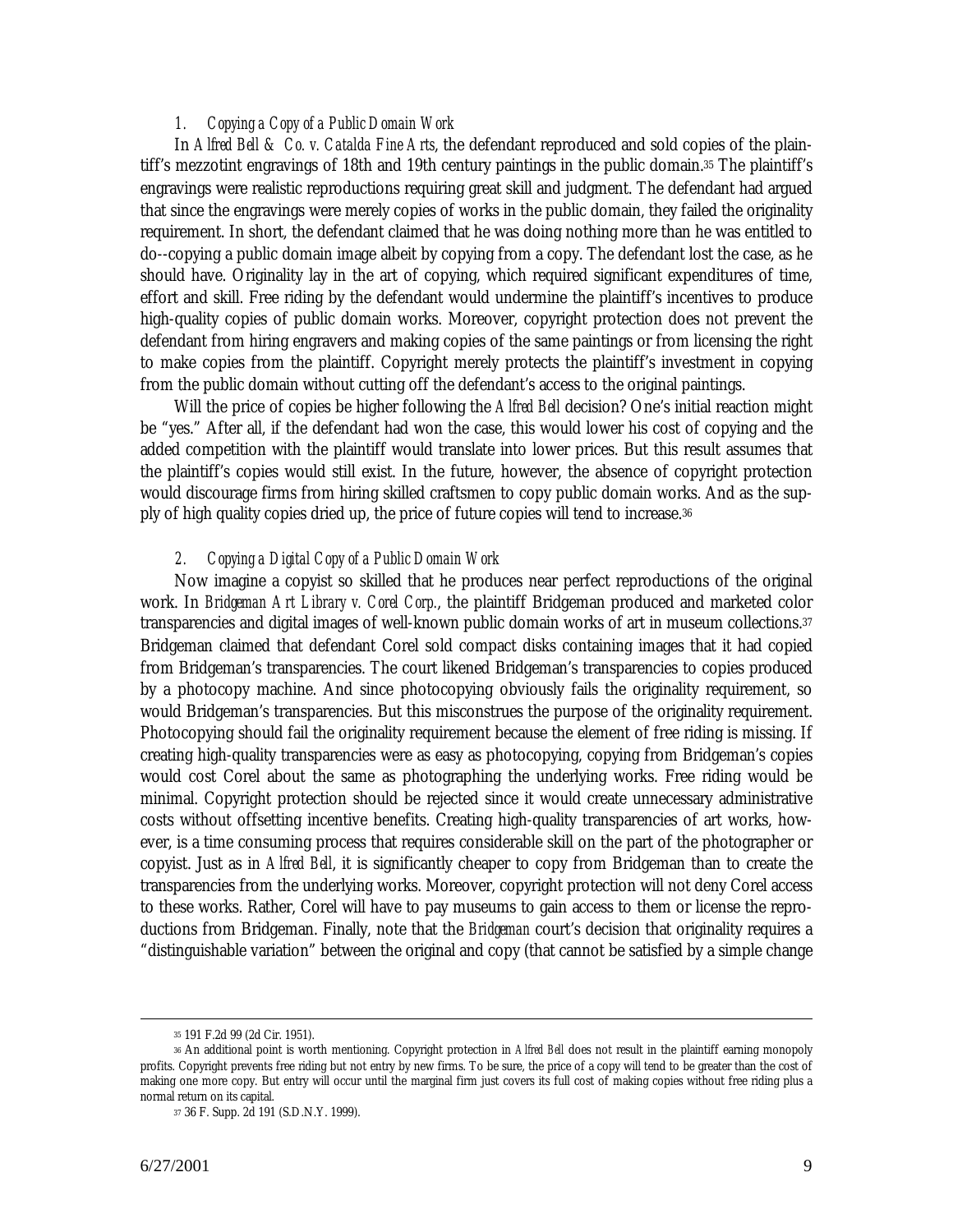in medium)38 creates a perverse incentive to produce second-rate or poor quality copies. Such copies have less commercial and educational value but are more likely to satisfy the originality requirement.

The *Bridgeman* case brings out another consideration—the costs of administering a copyright system—that works against copyright protection for exact reproductions of public domain works. To illustrate, suppose A and B both make exact reproductions of the same painting in the public domain. Assume further that B has had access to both the original painting and A's copy before making his own copy. If A sues B for infringement, a trier of fact would have difficulty deciding whether B had copied from the original painting or from A or from both. Since A's and B's copies are nearly identical, the usual legal test for copying—access plus substantial similarity—would not help one decide if B had copied from A. Alternatively, direct evidence on copying is usually unobtainable or costly to develop. These sorts of complications would multiply when several other parties, say C, D and E, also made copies of the same public domain painting. Then a slew of overlapping claims could arise that would entangle a court in costly litigation over whether B had copied from A or the original painting or someone else. Additional litigation may also arise among A, C, D and E since all have produced copies that are substantially similar to the same public domain work and hence to each other. Each copyist might claim that the other parties had unlawfully copied from its copy. To be sure, the parties have an incentive to enter into licensing arrangements or settle their disputes to avoid expensive litigation. But licensing and settling are costly.39 In short, copyright protection would be economically efficient only if the added incentive benefits to create high-quality copies of works in the public domain outweighed the extra administrative and licensing costs. This suggests that the socially efficient result could well be the current law that conditions copyright on a non-trivial variation between the copy and the public domain work.

#### *3. Copying both Public Domain and Copyrighted Works*

Now suppose a museum or educational institution wishes to create and distribute digital images of works in its collection. Clearly, if the works are in the public domain, it may make and distribute copies. On the other hand, the museum may not know if a particular work is still under copyright and, if it is, who owns the copyright. For works created after January 1, 1978, the effective date of the 1976 Copyright Act, the museum probably has to obtain permission from the copyright holder to reproduce them unless the artist has transferred the copyright to the museum.

For works created before 1978, there is no easy answer to whether the museum can make copies. Prior to the 1976 Copyright Act (the "Act"), common law copyright protected unpublished works in perpetuity.40 The Act expressly preempted common law copyright and established a single federal system that protected a work from the moment it is fixed in a tangible form.41 For works that were unpublished at the time of the Act, the earliest the copyright would expire is 2002 or, if the work were later published 2027.42 In theory, a 19th century painting could be still copyrighted, if it had never been published. For unique works of art, publication is not a self-defining term. The Act defines "publication" as the distribution of copies (including the first copy that embodies the copy-

<sup>38</sup> *See id.* at 196 (quoting L. Batlin & Son, Inc. v. Snyder, 536 F.2d 486, 490 (2d Cir. 1976) (en banc)).

<sup>39</sup> See generally Gracen v. Bradford Exch., 698 F.2d 300 (7th Cir. 1983) and Pickett v. Prince 207 F. 3d 402 (7th Cir. 2000). Both Posner opinions discuss the administrative, enforcement and licensing costs arising from copyright protection for works that are substantially similar to each other because they are based on earlier copyrighted or public domain works. *See also* Durhan Indus., Inc. v. Tomy Corp., 630 F.2d 905 (2d Cir. 1980); *L. Batlin & Son*, 536 F.2d 486 (2d Cir. *en banc* 1976).

<sup>40</sup> *See* GORMAN & GINSBURG, *supra* note 18, at 72.

<sup>41 17</sup> U.S.C.A. § 301 (2000).

<sup>42 17</sup> U.S.C.A. § 303 (2000). *See also* GORMAN & GINSBURG, *supra* note 18, at 339-59 (discussing copyright duration for works created both before and after the 1976 Copyright Act and the transition from the 1909 Copyright Act to the 1976 Act).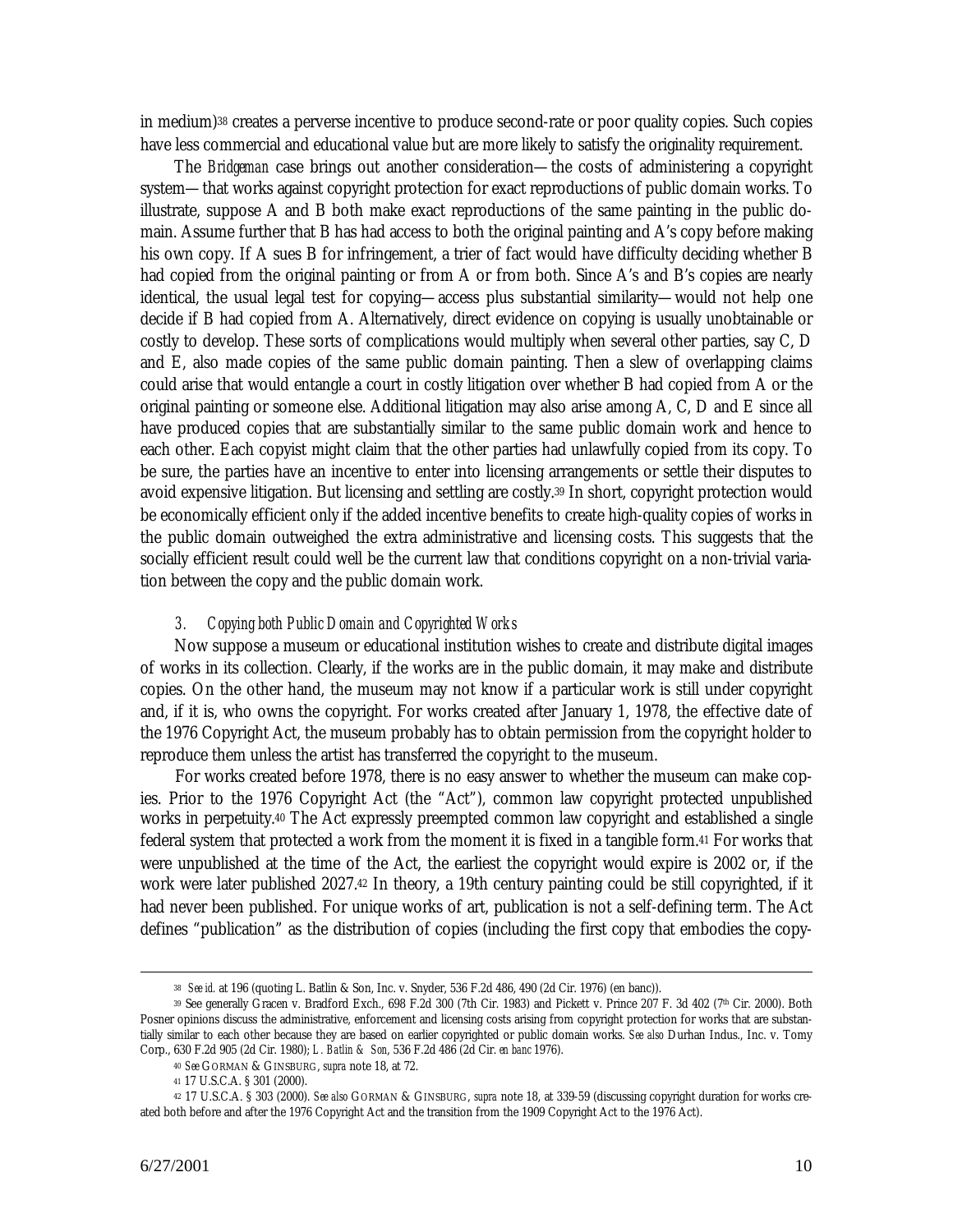right) to the public for sale or other transfers of ownership.43 However, the law has not treated the sale of a unique work as opposed to prints as a publication.44 The statute specifies that a public display is not a publication.45 The distribution of reproductions might be treated as either a publication of copies or a derivative work. Publication of a derivative work, however, may not constitute publication of the original work.46 To complicate matters, copyright law also developed the concept of limited publication, which does not constitute publication for the purpose of divesting one's common law copyright. Finally, if a pre-1978 work is still copyrighted, the museum may own the copyright because in some states the so-called "Pushman" presumption meant that the transfer of a unique work also transferred the copyright to the new owner.47

What does one make of these complications? At a minimum, one can say there is great uncertainty over whether licenses must be obtained to reproduce older works. A fair use claim might work given the high transaction costs of determining whether a work is still copyrighted and who owns the copyright. Still, a prudent museum director might well be reluctant to reproduce many important works in the museum's collections. The market, however, has responded to this problem—there are now two important organizations (the Visual Artists and Galleries Association and the Artists Rights Society) that facilitate licensing between persons desiring to reproduce works of art and copyright holders. Each organization publishes a list of artists they represent, keeps a slide catalogue of works of its members, and acts as agents in negotiating licenses for reproductions of art in monographs, greeting cards, postcards, merchandise, advertisement, films, and on.48 In short, the desirability of requiring museums and educational institutions to obtain permission to make reproductions depends on the usual trade-off between incentives and access. If one is skeptical that reproduction rights have much impact on the incentives to create works of art, then limiting the ability of educational institutions to make and distribute copies in digital format imposes access costs without offsetting benefits.

A museum or educational institution also faces the problem of protecting the copies it lawfully makes. This is simply a variation of the question posed in the *Alfred Bell* and *Bridgeman* cases: does the copy satisfy the originality requirement? If creating copies in digital format is subject to free riding by subsequent copiers, the incentive to make copies of original works will be undermined in the absence of copyright protection. Even so, administrative and licensing costs may make copyright protection inefficient. If creating a digital image is like making a copy from a photocopy machine, copying from a copy costs about the same as copying from the original. Then, free riding is minimal and allowing unlimited copying will save costs and not undermine the incentives to create copies in digital format.

#### *4. Altering and Reselling a Copyrighted Work*

In *Lee v. A.R.T. Co*., the defendant A.R.T purchased note cards from the plaintiff, affixed them to tiles and resold them at retail.49 Since copying was not involved, the plaintiff claimed that A.R.T. had infringed its right to prepare a derivative work. The statute defines a derivative work broadly to include "any other form in which a work may be recast, transformed or adapted."50 These rights,

48 The Visual Artists and Galleries Association (VAGA) publishes a book entitled *VAGA 2000*, containing an alphabetical listing of the artists represented in the United States by VAGA and the Artists Rights Society. The book is available from VAGA at 350 Fifth Avenue, Suite 6305, New York, New York 10018.

<sup>43 17</sup> U.S.C.A. § 101 (2000).

<sup>44</sup> *See* GORMAN & GINSBURG, *supra* note 18, at 397.

<sup>45</sup> *See* 17 U.S.C.A. § 101 (2000).

<sup>46</sup> *See* Academy of Motion Picture Arts & Sciences v. Creative House Promotions, Inc., 944 F.2d 1446 (9th Cir. 1991); GORMAN & GINSBURG, *supra* note 18, at 385-87.

<sup>47</sup> *See* Forward v. Thorogood, 985 F.2d 604 (1st Cir. 1993); Pushman v. New York Graphic Soc'y., 39 N.E.2d 249 (N.Y. 1942).

<sup>49 125</sup> F.3d 580 (7th Cir. 1997).

<sup>50 17</sup> U.S.C.A. § 101 (2000) (defining various terms, including "derivative work").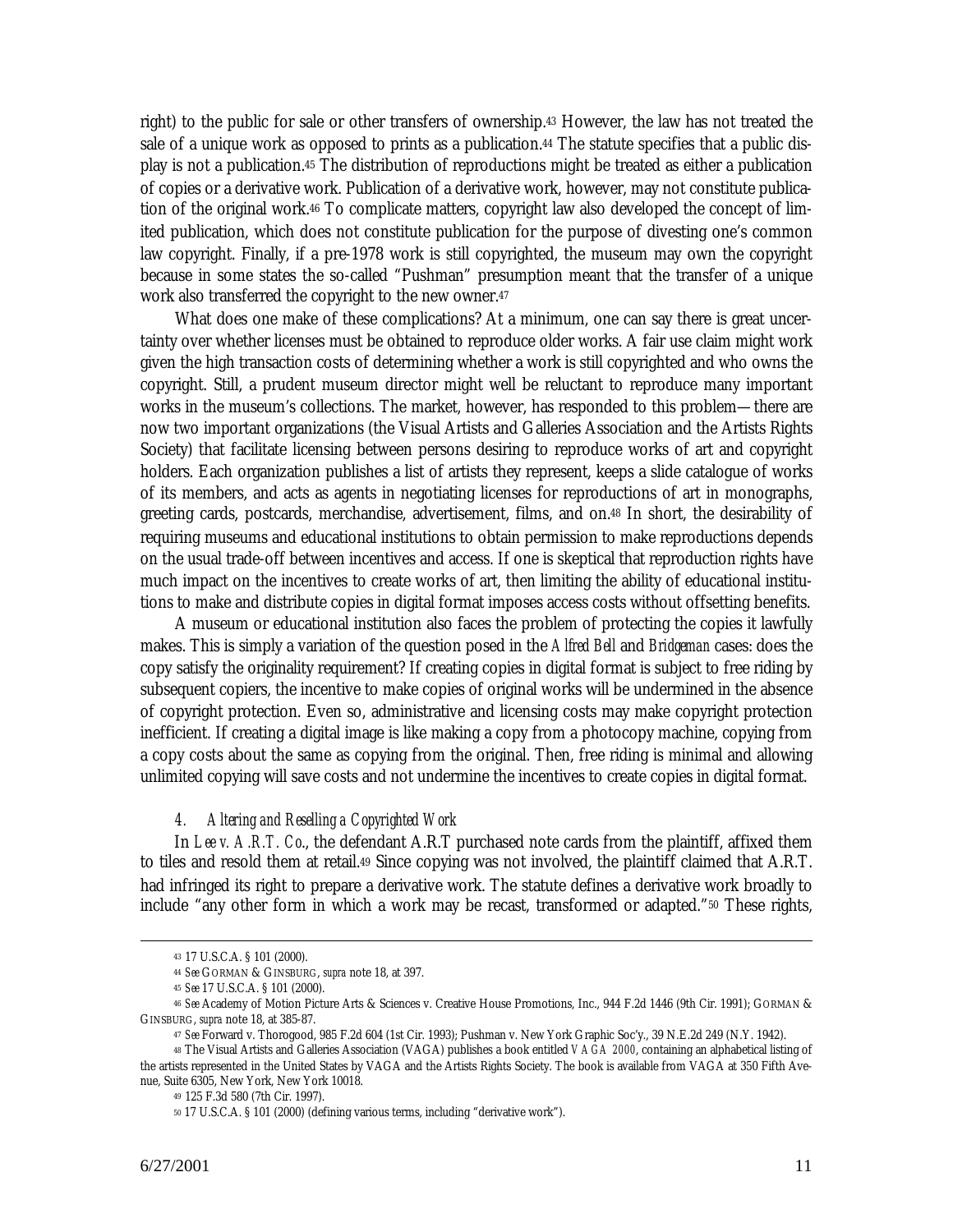however, are subject to another provision of the statute called the "first sale doctrine," which entitles the owner of lawfully acquired copy to sell or otherwise dispose of the copy without the copyright owner's consent.51 Frank Easterbrook held that A.R.T. had not "transformed" the copy to bring it under the derivative work provision. Rather, it had merely placed the equivalent of a mat or frame on a work it purchased and then resold it.52 To be sure, arguments can be mustered on both sides of the issue. But economics helps resolve this case consistent with the social purpose of copyright law. Observe that the defendant's activity benefited the plaintiff. The more tiled cards the defendant sold, the more cards he will purchase from the plaintiff. Moreover, the plaintiff's position would transform copyright into a broad moral right under which the author can block any minor alteration of which he disapproves. In the end, this would harm creators because contracting costs would rise as galleries, museums and collectors would seek permission from the copyright owner to mat and frame works of art to avoid copyright liability. Hence, a finding that A.R.T. had not prepared a derivative work would reduce access costs without harming and possibly even enhancing the incentives to create the cards in the first place.

Before leaving this case there is a subtle and general point that should be noted. Why would the plaintiff sue in circumstances where the defendant's activity benefits him? One possibility is that the plaintiff's reputation will be harmed from the sale of a product that she believes damages her reputation. But it seems implausible that mounting note cards on tiles would tarnish or disparage the plaintiff's reputation. A more plausible explanation is price discrimination. The plaintiff would like to charge higher prices for note cards to parties who affix them to tiles and resell them than to other purchasers. Arbitrage, however, makes price discrimination infeasible. But if the law enjoins the activity of affixing tiles to cards and selling them, the plaintiff will receive additional revenues either from granting a license or from selling the tiled product itself. But the incentive argument is particular weak. There is no indication that the plaintiff ever contemplated producing tiled note cards or licensing others to do so. And prospectively, a ruling favoring the plaintiff would make contracting over appropriate frames and mats more costly in the art market.

#### B. *Cases of Appropriation Art*

Let me turn now to the cases involving appropriation art. There is a widespread belief among members of the artistic community that copyright law poses a significant danger to appropriation art. Indeed, one prominent member claimed that "If these copyright laws had been applied from 1905 to 1975, we would not have modern art as we know it."53 These concerns are greatly exaggerated. The economic approach to copyright, which I have argued is the dominant approach to copyright, does not inhibit appropriation art or other new and innovative approaches to the visual arts. On the contrary, I show below that the economic approach allows unauthorized borrowing in numerous circumstances that promote artistic innovation.

#### *1. Creating a Unique Work*

Consider first the case of an artist who incorporates a copyrighted photograph from, say, a popular magazine into a unique collage. The artist removes the actual image from the magazine, affixes it to a board and adds other objects, colors and original images. No copy of the photograph is

<sup>51</sup> *See* 17 U.S.C.A. § 109(b)(1)(A) (2000). The first sale doctrine contains exceptions for renting and leasing of sound recordings (CDs, tapes) and computer programs without the copyright owner's authorization. *See id*.

<sup>52</sup> In an earlier case, *Mirage Editions, Inc. v. Albuquerque A.R.T. Co.*, 856 F.2d 1341 (9th Cir. 1988), the court found that the defendant's activity of cutting out reproductions from a book, fixing them on tiles and then reselling them had infringed the copyright holder's derivative work right.

<sup>53</sup> *See* Geraldine Norman, *The Power of Borrowed Images*, ART & ANTIQUES, Mar. 1996, at 125 (quoting art dealer Jeffrey Deitch).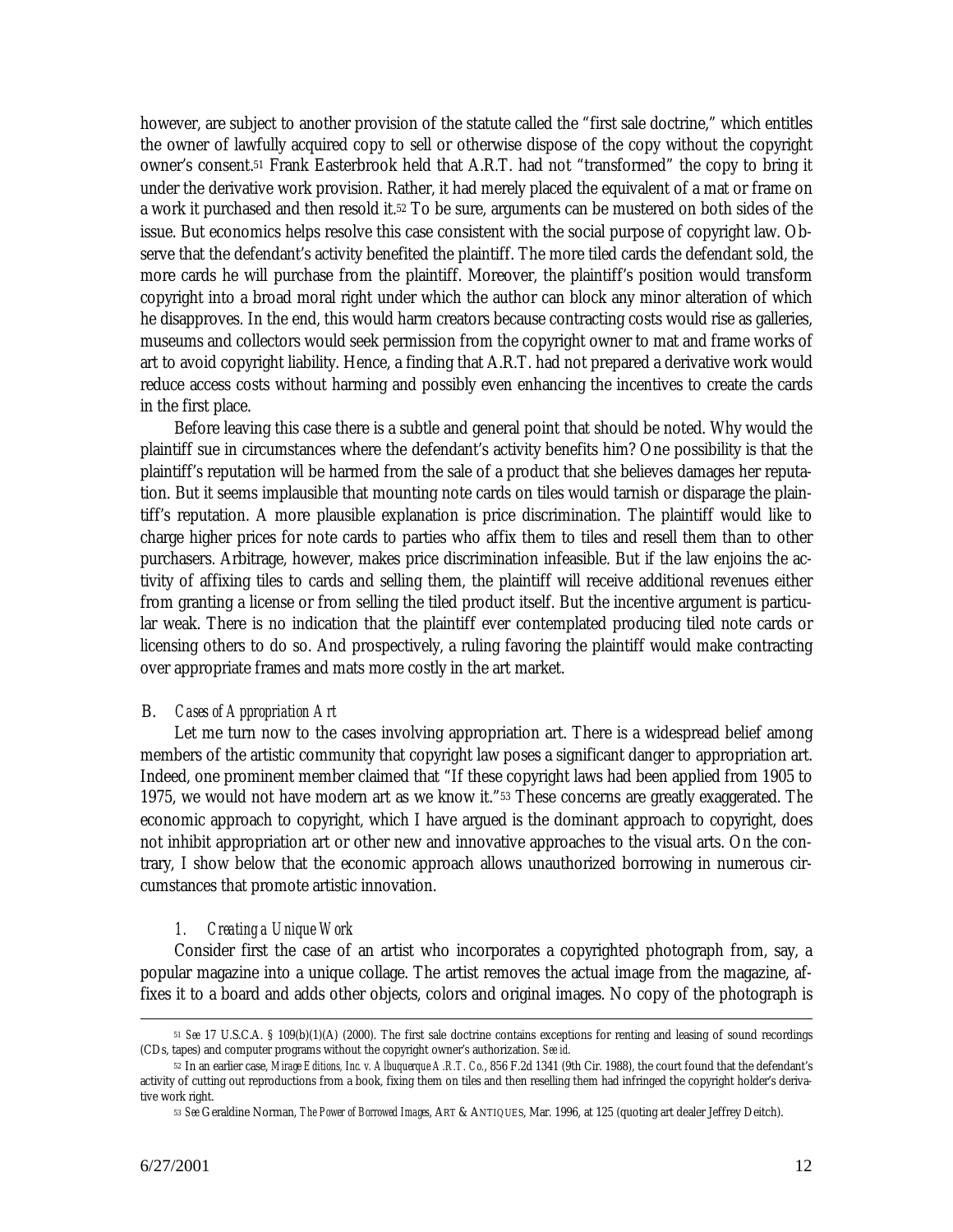made and the photograph itself may constitute only a small part of the collage. This should be an easy case. Since the magazine has paid the photographer for his work and charged consumers for copies of its magazine, allowing appropriation would have no significant impact on the incentives to create new commercial photographs or publish magazines but would enable potentially large savings in access and transaction costs. Like the *Lee* case above*,*54 the socially efficient outcome would allow the artist to use the image without the copyright holder's permission. To be sure, a particular case might turn out the other way. Since a derivative work includes "any other form in which a work may be recast, transformed, or adapted,"55 a literal-minded court could find that a trivial or minor alteration is an unauthorized derivative work not protected by the first-sale doctrine. However, such a result would elevate literalism over common sense and economics. It is worth recalling Learned Hand's often repeated admonition that "it is one of the surest indexes of a mature and developed jurisprudence not to make a fortress out of the dictionary."56

#### *2. Creating Multiple Copies*

One is more sympathetic to a copyright infringement claim against an artist for incorporating a photograph into series of prints. Unlike the previous case, unauthorized copies of the borrowed image are made. For example, Henri Dauman, a French photographer, sued Andy Warhol's estate over his "Jackie" series of silkscreen prints that incorporated a copyrighted photograph of Jackie Kennedy, which appeared in *Life Magazine* in 1963.57 The photographer also sued the estate for reproducing the silkscreen images on calendars, posters and other widely distributed merchandise.

It might seem unreasonable to draw a bright line between a one-time use of an image lawfully acquired and reproducing that same image in multiple copies. That distinction, however, goes to the heart of the economic rationale for copyright. Commercial photographers are in the business of licensing reproduction rights to their photographs for a variety of unanticipated uses. Without copyright protection, the price of copies would be driven down to the cost of copying leaving nothing to cover the cost of creating the work. Allowing an artist to make multiple copies without authorization poses a more substantial threat to the incentives to create new works than the unauthorized use of a lawfully acquired copy.

But that is not the end of the story. In the language of fair use, the silk-screens created by Warhol are clearly a productive or transformative, not a reproductive, use of Dauman's photograph. Warhol added substantial original expression to the original image and the silk-screens, one of which sold in 1992 at Sotheby's for over \$400,000, are not likely to cut into the market for the photograph. The case was eventually settled so we don't know how it would have come out. I suspect, however, that a court would have rejected the fair use claim for two reasons. First, Warhol made a large number of reproductions of the silk-screens on posters, calendars and other merchandise. Thus, Dauman's lost licensing revenues are likely to be substantial, particularly if this signals to other manufacturers that they need not pay to use photographic images that are incorporated in works of art. Second, transaction costs were low enough to make a negotiated license between Warhol and Dauman the likely outcome without altering Warhol's incentives to use the original photograph.

Now imagine that Warhol had been less successful in commercializing his works and had stopped reproducing the photograph after completing a limited edition series of silkscreen prints. Then, the case for fair use would be greatly strengthened. Permitting the limited use of copyrighted

<sup>54 125</sup> F.3d 580.

<sup>55 17</sup> U.S.C.A. § 101 (2000).

<sup>56</sup> Cabell v. Markham, 148 F.2d 737, 739 (2d Cir. 1945).

<sup>57</sup> *See* Sarah King, *Warhol Estate Sued over Jackie Photo*, 85 ART IN AM. 27 (Feb. 1997).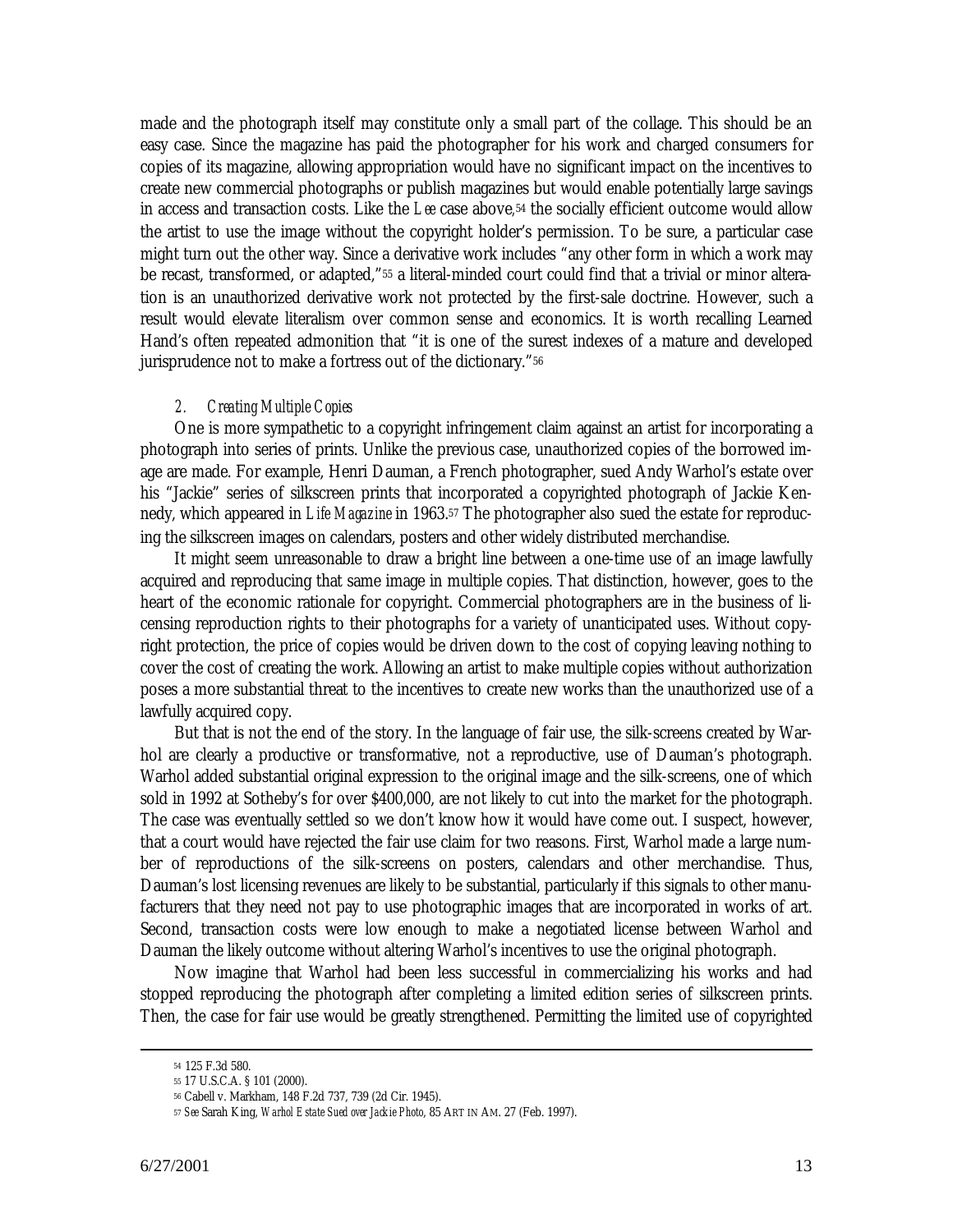images by Warhol and other artists would have a negligible effect on the incomes and hence incentives of photographers to create new works. In addition, fair use promotes greater access by eliminating licensing and other transaction costs.

#### *3. Appropriating from Multiple Sources*

A variation of the Warhol case involved the Russian painter George Pusenkoff who used the outline of a nude from a Helmut Newton photograph, a distinctive bright blue background from a Yves Klein's monochromatic painting, and a small yellow square from the late Russian artist Malevich.58 Neither Klein nor Malevich objected to Pusenkoff's borrowing. Nor could they because the color blue and a yellow square are part of the public domain. Newton, however, objected to the use of his photograph and sought to have the painting destroyed. In Pusenkoff's defense, he created a unique work not multiple copies, borrowed only the outline of a photograph not the entire photograph, and transformed the photograph by adding public domain material and altering the medium. On the other hand, he clearly copied Newton's well-known image without paying for it. Indeed his purpose was to copy recognizable elements from other artists. His game "is to make canvases buzz with cultural associations by 'quoting' from other artists—a perfectly respectable post-modernist approach to picture-making."59

A German court held that Pusenkoff's painting was a free adaptation rather than a reworking and, therefore, did not infringe Newton's copyright.60 From an economic standpoint, this is the right result. Pusenkoff's "free adaption" was a productive or transformative use that does not substitute for the original photograph. To be sure, Newton might have given up a small licensing fee but that seems outweighed by the lower access and licensing costs. Had Pusenkoff created posters and other merchandise rather than a unique work, the outcome might well be different. Then, potential lost licensing revenues become more significant. Moreover, there would be no important difference between Pusenkoff's activity and that of a commercial artist or business incorporating pre-existing copyrighted images into a product for wide distribution. The intermediate position—a limited edition series of prints—is the more difficult case to resolve. Like the Warhol example above, fair use should turn on whether the savings in access costs more than offset any small negative effects on the incentives of commercial photographers and publishers.

The Pusenkoff example raises another issue. Transaction costs are likely to be large if the law required the artist to obtain permission to appropriate from multiple sources. Other things being the same, this implies that the law should be more sympathetic to the artist whose work borrows from multiple copyrighted sources.

#### *4. Creating Sculptures from a Single Source*

My next example is appropriation of mass media images by the artist Jeff Koons who was the defendant in three similar copyright cases in the Second Circuit.61 In the best-known case, *Rogers v. Koons*, the defendant purchased a note card displaying a photograph of a group of puppies with their owners, tore off the copyright notice from the card, and hired an Italian firm to make four large sculptures called "A String of Puppies" based on the photograph. Koons role was conceptual. He did not physically make the sculptures but chose the subject matter, medium, size, materials and colors.

<sup>58</sup> *See* Geraldine Norman, *The Power of Borrowed Images*, ART & ANTIQUES, Mar. 1996, at 123.

<sup>59</sup> *See id*.

<sup>&</sup>lt;sup>60</sup> *See id.* Newton was not happy with the German court's decision; he remarked: "Poor Fellow, he hasn't got an idea of his own, so he has to use other people's." *Id.* at 125. Note, however, that copyright does not protect ideas.

<sup>61</sup> *See* Rogers v. Koons, 960 F.2d 301 (2d Cir. 1992); Campbell v. Koons, No. 91CIV.6055, 1993 WL 97381, at \*1 (S.D.N.Y. Apr. 1, 1993); United Feature Syndicate v. Koons, 817 F. Supp. 370 (S.D.N.Y. 1993); *see also supra* notes 3-4 and accompanying text.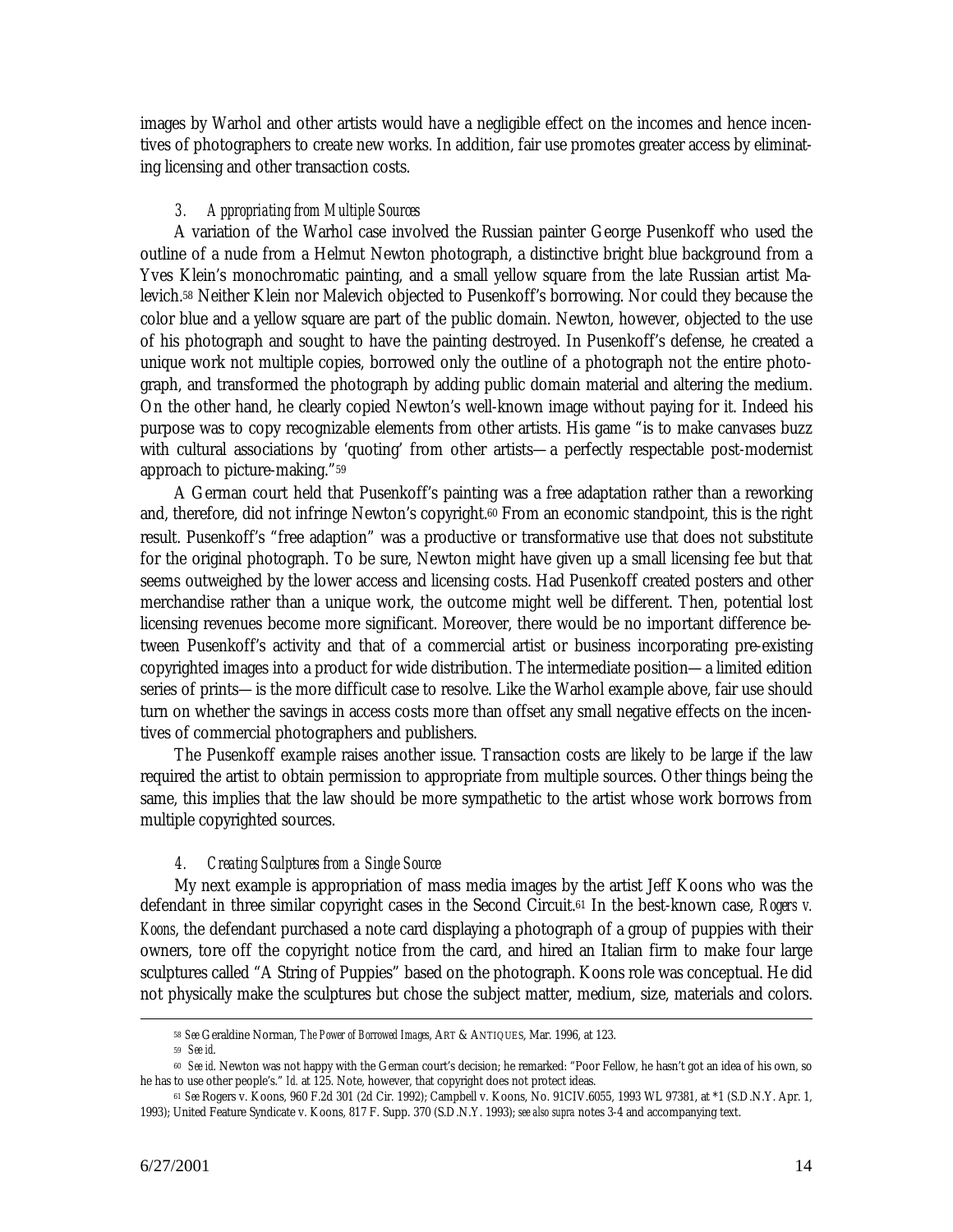Koons communicated extensively with the studio and provided them with detailed written instructions. He wrote that the sculpture "must be just like photo—features of photo must be captured."62 Indeed, altering the image to avoid a copyright lawsuit would have defeated his intended purpose of showing that meaning depends on context. Since Koons admitted copying the photograph, the only issue on appeal was if his copying was protected as a fair use.

Counting against Koons' fair use argument, according to the court, was the commercial nature of Koons' use; the fact that he earned a substantial sum from the sculptures (*e.g.*, three of the four sculptures sold for nearly \$400,000); that Koons faithfully copied the original image; and that the sculptures were likely to damage the market for the copyrighted photograph. Although the products are in different markets and won't compete against each other for sales, the court believed that Koons' use could potentially eliminate an important source of licensing revenues for photographers and result in adverse incentive effects.

Koons' principle fair use argument was that his work should be privileged as a satirical comment or parody. By placing this particular image in a different context, Koons' claimed he was commenting critically on a political and economic system that places too much value on mass-produced commodities and media images. Not surprisingly, the court rejected his defense. A privileged parody requires that it target the original work. No privilege is given to a parody that uses the original work as a "weapon" to comment on society at large. The economic rationale for this distinction rests on the idea of high transaction costs preventing a value maximizing exchange.63 When the parody targets the plaintiff's work, the parties are unlikely to come to terms on a price that allows the defendant to make fun, embarrass or even humiliate the plaintiff's work. But such a use may provide substantial benefits to third parties. On the other hand, if the defendant uses the parodied work as weapon to comment on society, he should have little trouble licensing the work. Moreover, if the copyright holder refuses, he can come to terms with another copyright holder of an equally usable work.

*Rogers v. Koons* was not well received by the art community. Its members feared that the decision would cripple appropriation art, undermine artistic freedom and retard innovation. I believe this outcome is highly improbable. The more likely outcome is that not much will change other than appropriation artists paying small fees to license the images they appropriate. This is just an application of the Coase theorem—in the absence of transaction costs (and wealth effects) the outcome will be independent of the assignment of rights or liability rules.

Licensing, however, is not free of difficulties. In some instances, an artist will not able to license his first choice or he will wind up paying more than he expected. Some copyright holders may grant licenses only if they approve of the way their images are used. This, in turn, can undermine the critical message intended by the artist. Overall, these costs are probably small. Licensing also entails transaction and contracting costs. Finally, if the appropriation artist chooses not to pay, he faces riskbearing costs and potential litigation costs that could be significant given that a fair use defense will involve resolving the highly subjective "target versus weapon" question. When these costs are weighed against the small beneficial incentive effects to persons creating appropriated images, the most efficient legal rule would allow appropriation provided the artist creates a unique work or (as in the case of Jeff Koons) a limited number of copies. On the other hand, if the appropriation artist creates multiple copies and, particularly, if he reproduces his work on many ancillary products, there is a strong economic case for finding a copyright violation.

 $\overline{\phantom{a}}$ 

<sup>62</sup> *Rogers*, 960 F.2d at 305 (quoting Jeff Koons).

<sup>63</sup> *See* Posner, *When Is Parody Fair Use?*, *supra* note 5.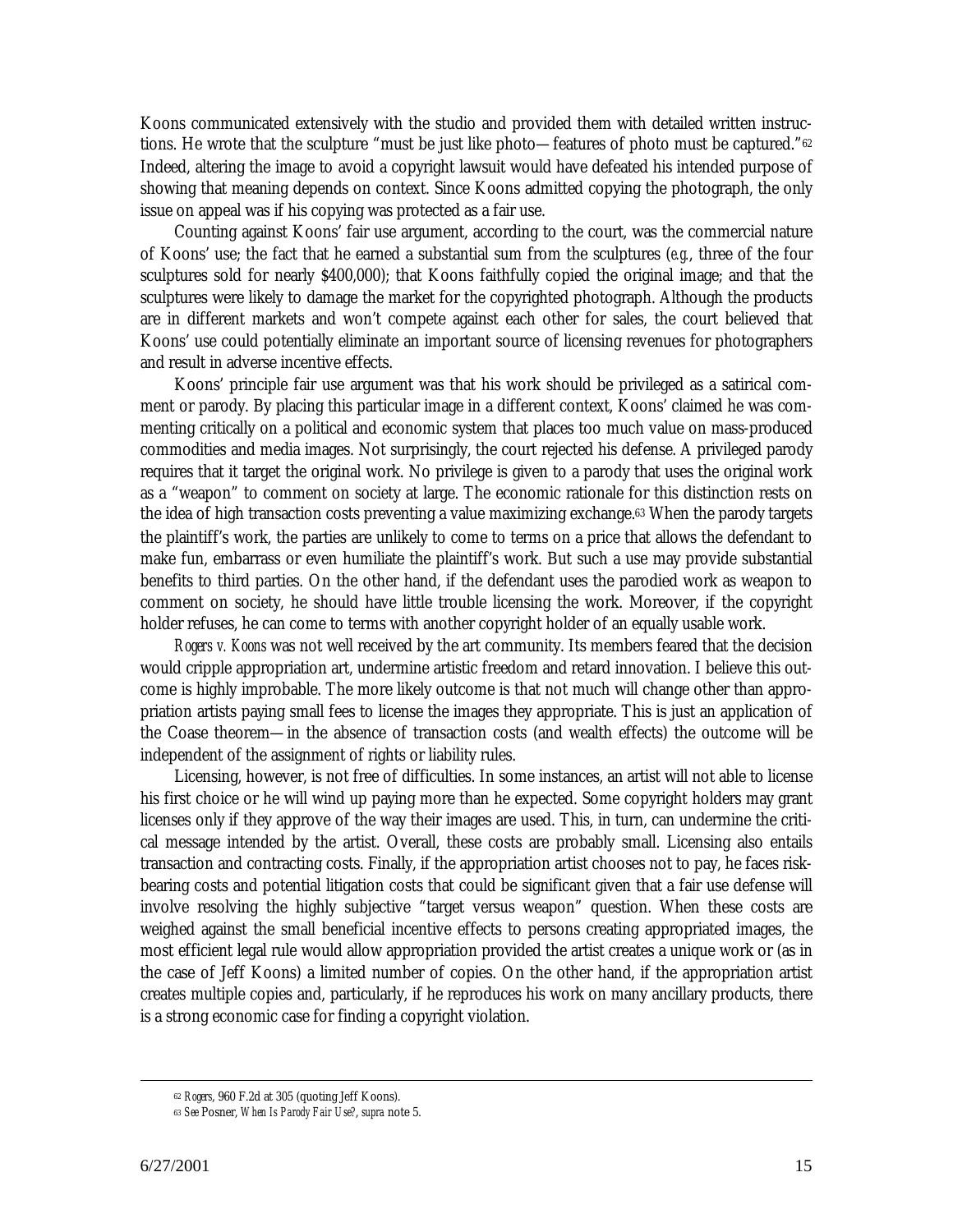#### *5. Borrowing from One's Earlier Work*

My final example is the case of an artist who appropriates images from his earlier works. There is a long tradition of artists returning to basic themes they had worked on earlier and even copying from their earlier works. There are some extreme examples. Gilbert Stuart is reported to have painted around 75 substantially similar portraits of George Washington.64 Giorgio de Chirico made numerous copies during his life of his best known early Surrealist works.65 The issue of unlawful appropriation arises only if the artist no longer owns the copyright on the earlier work. This helps explain a puzzling copyright doctrine in the case of a unique work. Ownership of the copyright is separate from ownership of the work itself.66 Thus, if A transfers a unique work to B, A retains the copyright and B owns the work.67 Divided ownership, however, usually raises transaction costs. For example, if C wants to reproduce A's work, he must obtain access to the work from B and a license to copy from A. Typically, that will involve greater transaction costs than C dealing with B alone, assuming B owns both the copyright and the work. But there are added costs to such an arrangement. It will be more difficult for the artist to return to earlier themes because he risks infringing the copyright on his earlier work.68 Moreover, these problems will multiply if the artist borrows images or elements from several of his earlier works in which he no longer holds copyrights. Thus, the prospect that an artist will appropriate in the future from earlier works may explain, in part, why divided ownership reduces not increases transaction costs and, thereby, promotes efficiency.

Appropriating from one's earlier work also brings out a difficult evidentiary question. How would a trier of fact determine whether A has copied from himself or independently created a work substantially similar to his earlier work? Recall that Section 102(b) of the Copyright Act makes copying unlawful but not independent creation. Evidence on copying is usually circumstantial and inferred from access and substantial similarity between the two works. But access and substantial similarity won't do for works created by the same party. Obviously, A had access to his earlier work. And even if A created a new work without copying from his earlier work, one would not be surprised if the two works looked substantially similar. As Richard A. Posner, noted "If Cézanne painted two pictures of Mont St. Victoire, we should expect them to look more alike that if Matisse had painted the second, even if Cézanne painted the second painting from life rather than from the first painting."69 Thus, the evidentiary value of access and substantial similarity is attenuated when the same artist created both works. This suggests that a much closer degree of similarity would be required to infer copying when the same party created the two works in question.70

#### IV. CONCLUDING REMARKS

Appropriation art poses no special problems for the application of economic principles to copyright. Although there are no market impediments to licensing most copyrighted images used by appropriation artists, fair use would lower transaction and access costs. These savings should more than offset the reduced incentives to create new images in cases where the appropriation artist has already

<sup>64</sup> *See* WILLIAM D. GRAMPP, PRICING THE PRICELESS: ART, ARTISTS, AND ECONOMICS 6 (1989).

<sup>65</sup> *See* KIM LEVIN, BEYOND MODERNISM: ESSAYS ON ART FROM THE '70S AND '80S 251-53 (1988).

<sup>66</sup> *See* 17 U.S.C.A. § 202 (2000).

<sup>67</sup> Of course, A may also transfer ownership of the copyright to B or anyone else, provided the transfer is in writing. *See* 17 U.S.C.A. § 204(a) (2000).

<sup>68</sup> In comments to me, Richard Posner noted that there are many examples in literature of authors redoing their earlier work. Both Yeats and Auden, for example, revised their earlier poems extensively, long after they were published. Had they assigned their copyrights to their publishers, their revisions would have risked infringing copyrights owned by someone else.

<sup>69</sup> Schiller & Schmidt, Inc. v. Nordisco Corp., 969 F.2d 410, 414 (7th Cir. 1992).

<sup>70</sup> *See* Franklin Mint, Corp. v. National Wildlife Art Exch., Inc., 575 F.2d 62 (3d Cir. 1978).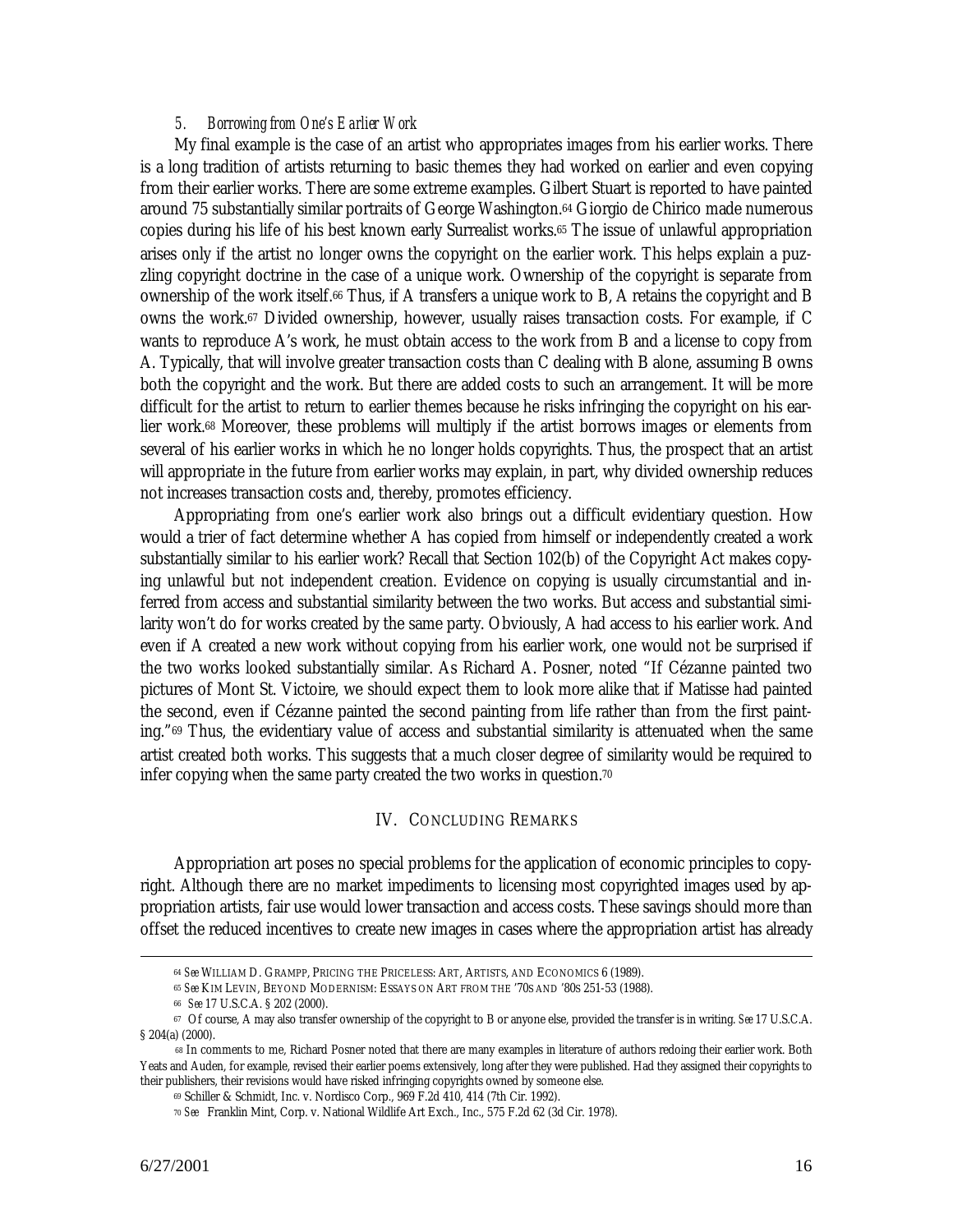paid for the image or is making only a few copies. In contrast, when the appropriation artist makes many copies, he should be treated no differently from a firm that incorporates licensed images in products such as calendars, coffee mugs and beach towels. To sanction appropriation art in the latter case would weaken incentives to create new images and add uncertainty to the already uncertain question whether or not something can be lawfully copied. Moreover, if calling a work "art" shields it from copyright liability, we can be sure that such claims would increase putting judges in the ill-suited position of having to decide what is art. And as Justice Holmes warned in his much cited phrase: "It would be a dangerous undertaking for persons trained only to the law to constitute themselves final judges of the worth of pictorial illustrations, outside of the narrowest and most obvious limits."71

Readers with comments should address them to:

William M. Landes Clifton R. Musser Professor of Law and Econoimcs University of Chicago Law School 1111 East 60th Street Chicago, IL 60637 w-landes@uchicago.edu

<sup>71</sup> Bleistein v. Donaldson Lithographing Co., 188 U.S. 239, 251 (1903).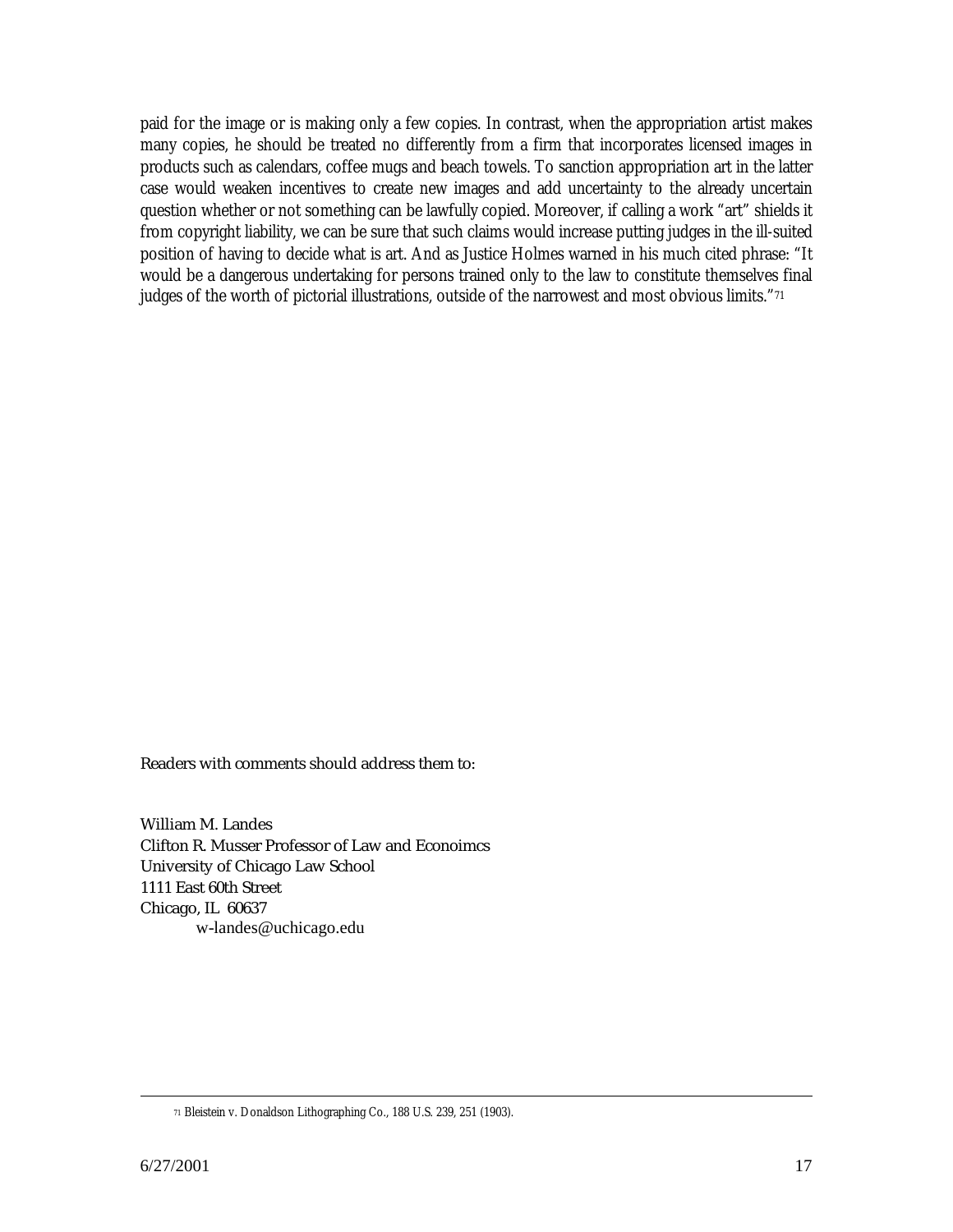#### Chicago Working Papers in Law and Economics (Second Series)

- 1. William M. Landes, Copyright Protection of Letters, Diaries and Other Unpublished Works: An Economic Approach (July 1991).
- 2. Richard A. Epstein, The Path to *The T. J. Hooper*: The Theory and History of Custom in the Law of Tort (August 1991).
- 3. Cass R. Sunstein, On Property and Constitutionalism (September 1991).
- 4. Richard A. Posner, Blackmail, Privacy, and Freedom of Contract (February 1992).
- 5. Randal C. Picker, Security Interests, Misbehavior, and Common Pools (February 1992).
- 6. Tomas J. Philipson & Richard A. Posner, Optimal Regulation of AIDS (April 1992).
- 7. Douglas G. Baird, Revisiting Auctions in Chapter 11 (April 1992).
- 8. William M. Landes, Sequential versus Unitary Trials: An Economic Analysis (July 1992).
- 9. William M. Landes & Richard A. Posner, The Influence of Economics on Law: A Quantitative Study (August 1992).
- 10. Alan O. Sykes, The Welfare Economics of Immigration Law: A Theoretical Survey With An Analysis of U.S. Policy (September 1992).
- 11. Douglas G. Baird, 1992 Katz Lecture: Reconstructing Contracts (November 1992).
- 12. Gary S. Becker, The Economic Way of Looking at Life (January 1993).
- 13. J. Mark Ramseyer, Credibly Committing to Efficiency Wages: Cotton Spinning Cartels in Imperial Japan (March 1993).
- 14. Cass R. Sunstein, Endogenous Preferences, Environmental Law (April 1993).
- 15. Richard A. Posner, What Do Judges and Justices Maximize? (The Same Thing Everyone Else Does) (April 1993).
- 16. Lucian Arye Bebchuk and Randal C. Picker, Bankruptcy Rules, Managerial Entrenchment, and Firm-Specific Human Capital (August 1993).
- 17. J. Mark Ramseyer, Explicit Reasons for Implicit Contracts: The Legal Logic to the Japanese Main Bank System (August 1993).
- 18. William M. Landes and Richard A. Posner, The Economics of Anticipatory Adjudication (September 1993).
- 19. Kenneth W. Dam, The Economic Underpinnings of Patent Law (September 1993).
- 20. Alan O. Sykes, An Introduction to Regression Analysis (October 1993).
- 21. Richard A. Epstein, The Ubiquity of the Benefit Principle (March 1994).
- 22. Randal C. Picker, An Introduction to Game Theory and the Law (June 1994).
- 23. William M. Landes, Counterclaims: An Economic Analysis (June 1994).
- 24. J. Mark Ramseyer, The Market for Children: Evidence from Early Modern Japan (August 1994).
- 25. Robert H. Gertner and Geoffrey P. Miller, Settlement Escrows (August 1994).
- 26. Kenneth W. Dam, Some Economic Considerations in the Intellectual Property Protection of Software (August 1994).
- 27. Cass R. Sunstein, Rules and Rulelessness, (October 1994).
- 28. David Friedman, More Justice for Less Money: A Step Beyond *Cimino* (December 1994).
- 29. Daniel Shaviro, Budget Deficits and the Intergenerational Distribution of Lifetime Consumption (January 1995).
- 30. Douglas G. Baird, The Law and Economics of Contract Damages (February 1995).
- 31. Daniel Kessler, Thomas Meites, and Geoffrey P. Miller, Explaining Deviations from the Fifty Percent Rule: A Multimodal Approach to the Selection of Cases for Litigation (March 1995).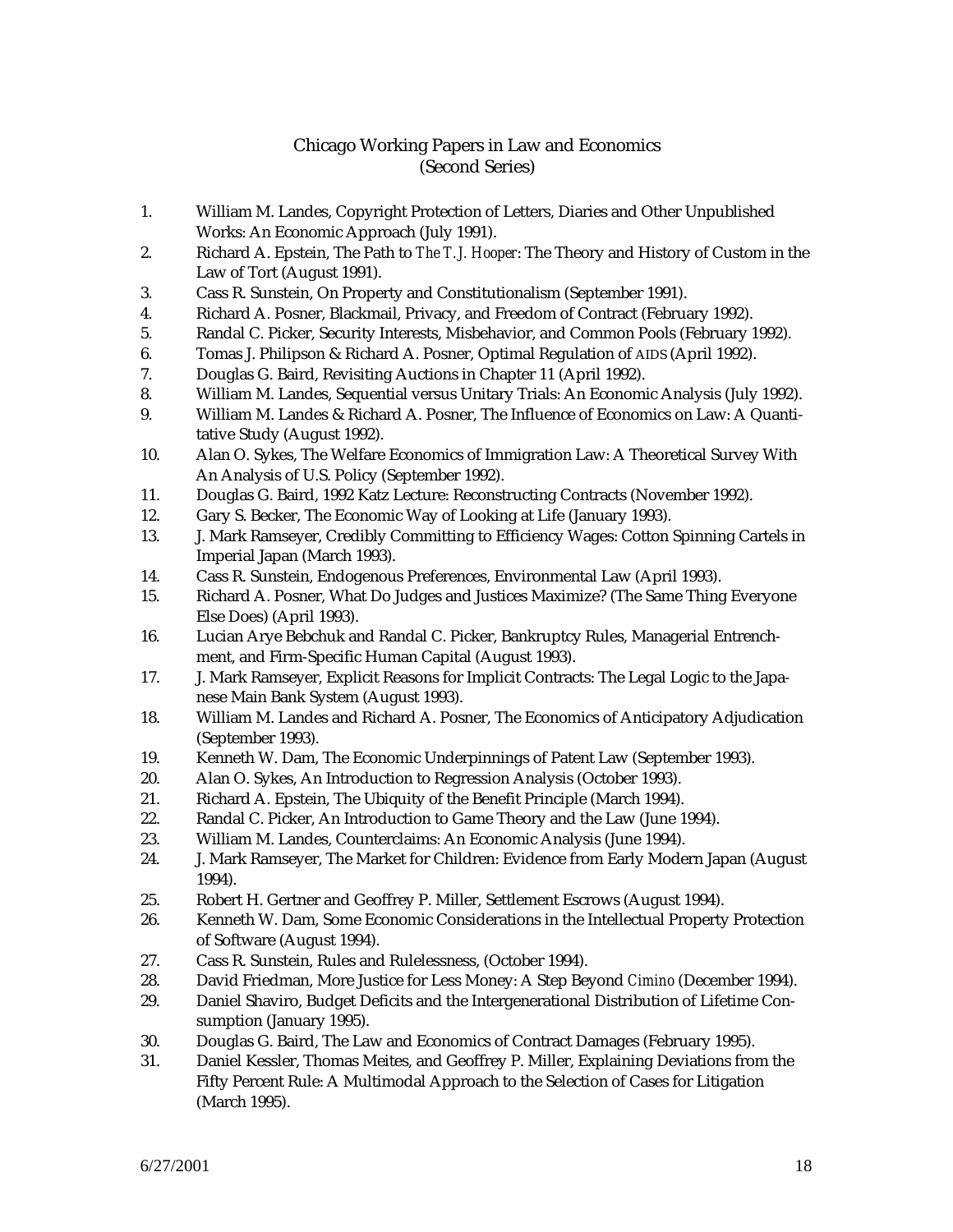- 32. Geoffrey P. Miller, Das Kapital: Solvency Regulation of the American Business Enterprise (April 1995).
- 33. Richard Craswell, Freedom of Contract (August 1995).
- 34. J. Mark Ramseyer, Public Choice (November 1995).
- 35. Kenneth W. Dam, Intellectual Property in an Age of Software and Biotechnology (November 1995).
- 36. Cass R. Sunstein, Social Norms and Social Roles (January 1996).
- 37. J. Mark Ramseyer and Eric B. Rasmusen, Judicial Independence in Civil Law Regimes: Econometrics from Japan (January 1996).
- 38. Richard A. Epstein, Transaction Costs and Property Rights: Or Do Good Fences Make Good Neighbors? (March 1996).
- 39. Cass R. Sunstein, The Cost-Benefit State (May 1996).
- 40. William M. Landes and Richard A. Posner, The Economics of Legal Disputes Over the Ownership of Works of Art and Other Collectibles (July 1996).
- 41. John R. Lott, Jr. and David B. Mustard, Crime, Deterrence, and Right-to-Carry Concealed Handguns (August 1996).
- 42. Cass R. Sunstein, Health-Health Tradeoffs (September 1996).
- 43. G. Baird, The Hidden Virtues of Chapter 11: An Overview of the Law and Economics of Financially Distressed Firms (March 1997).
- 44. Richard A. Posner, Community, Wealth, and Equality (March 1997).
- 45. William M. Landes, The Art of Law and Economics: An Autobiographical Essay (March 1997).
- 46. Cass R. Sunstein, Behavioral Analysis of Law (April 1997).
- 47. John R. Lott, Jr. and Kermit Daniel, Term Limits and Electoral Competitiveness: Evidence from California's State Legislative Races (May 1997).
- 48. Randal C. Picker, Simple Games in a Complex World: A Generative Approach to the Adoption of Norms (June 1997).
- 49. Richard A. Epstein, Contracts Small and Contracts Large: Contract Law through the Lens of Laissez-Faire (August 1997).
- 50. Cass R. Sunstein, Daniel Kahneman, and David Schkade, Assessing Punitive Damages (with Notes on Cognition and Valuation in Law) (December 1997).
- 51. William M. Landes, Lawrence Lessig, and Michael E. Solimine, Judicial Influence: A Citation Analysis of Federal Courts of Appeals Judges (January 1998).
- 52. John R. Lott, Jr., A Simple Explanation for Why Campaign Expenditures are Increasing: The Government is Getting Bigger (February 1998).
- 53. Richard A. Posner, Values and Consequences: An Introduction to Economic Analysis of Law (March 1998).
- 54. Denise DiPasquale and Edward L. Glaeser, Incentives and Social Capital: Are Homeowners Better Citizens? (April 1998).
- 55. Christine Jolls, Cass R. Sunstein, and Richard Thaler, A Behavioral Approach to Law and Economics (May 1998).
- 56. John R. Lott, Jr., Does a Helping Hand Put Others At Risk?: Affirmative Action, Police Departments, and Crime (May 1998).
- 57. Cass R. Sunstein and Edna Ullmann-Margalit, Second-Order Decisions (June 1998).
- 58. Jonathan M. Karpoff and John R. Lott, Jr., Punitive Damages: Their Determinants, Effects on Firm Value, and the Impact of Supreme Court and Congressional Attempts to Limit Awards (July 1998).
- 59. Kenneth W. Dam, Self-Help in the Digital Jungle (August 1998).
- 60. John R. Lott, Jr., How Dramatically Did Women's Suffrage Change the Size and Scope of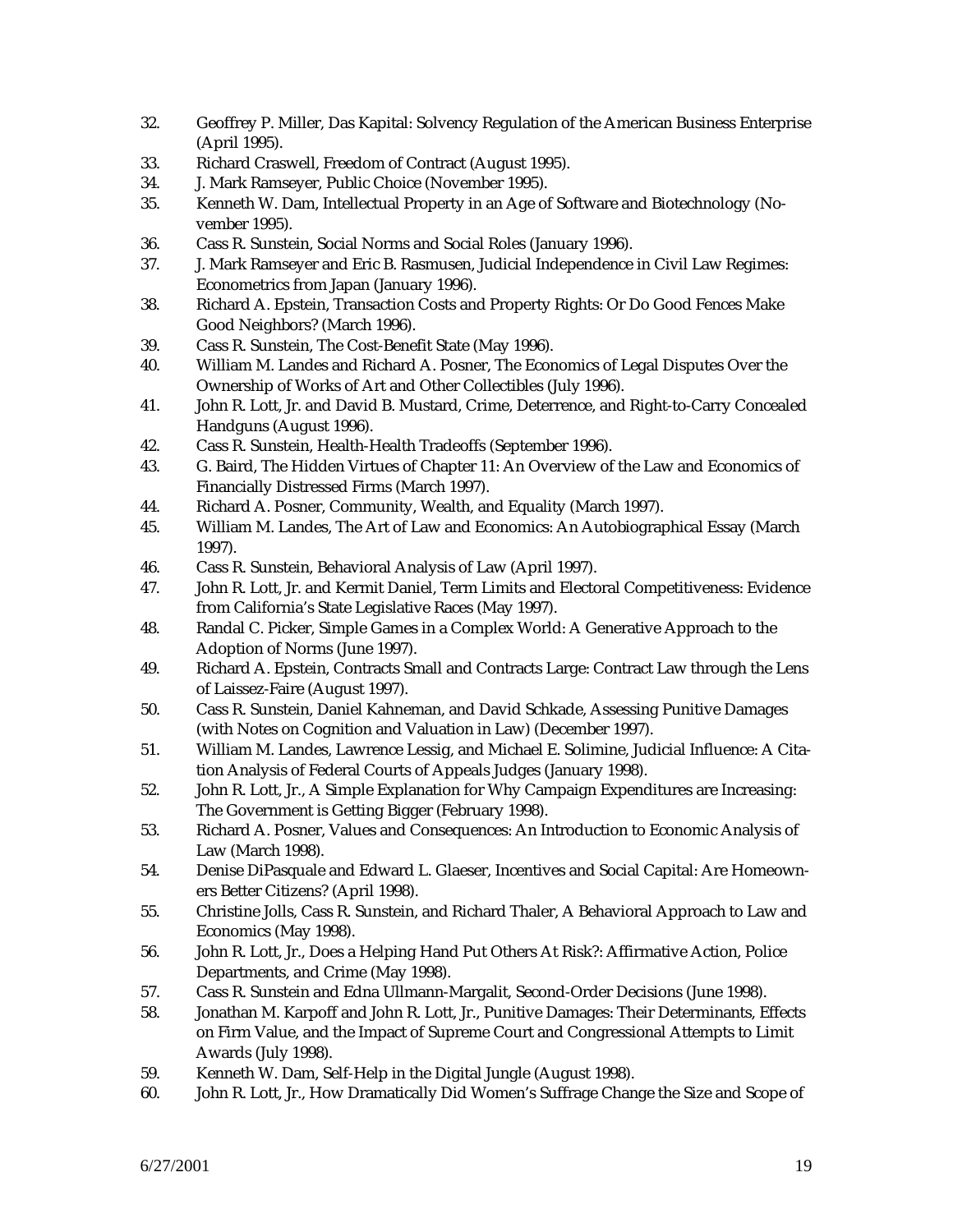Government? (September 1998)

- 61. Kevin A. Kordana and Eric A. Posner, A Positive Theory of Chapter 11 (October 1998)
- 62. David A. Weisbach, Line Drawing, Doctrine, and Efficiency in the Tax Law (November 1998)
- 63. Jack L. Goldsmith and Eric A. Posner, A Theory of Customary International Law (November 1998)
- 64. John R. Lott, Jr., Public Schooling, Indoctrination, and Totalitarianism (December 1998)
- 65. Cass R. Sunstein, Private Broadcasters and the Public Interest: Notes Toward A "Third Way" (January 1999)
- 66. Richard A. Posner, An Economic Approach to the Law of Evidence (February 1999)
- 67. Yannis Bakos, Erik Brynjolfsson, Douglas Lichtman, Shared Information Goods (February 1999)
- 68. Kenneth W. Dam, Intellectual Property and the Academic Enterprise (February 1999)
- 69. Gertrud M. Fremling and Richard A. Posner, Status Signaling and the Law, with Particular Application to Sexual Harassment (March 1999)
- 70. Cass R. Sunstein, Must Formalism Be Defended Empirically? (March 1999)
- 71. Jonathan M. Karpoff, John R. Lott, Jr., and Graeme Rankine, Environmental Violations, Legal Penalties, and Reputation Costs (March 1999)
- 72. Matthew D. Adler and Eric A. Posner, Rethinking Cost-Benefit Analysis (April 1999)
- 73. John R. Lott, Jr. and William M. Landes, Multiple Victim Public Shooting, Bombings, and Right-to-Carry Concealed Handgun Laws: Contrasting Private and Public Law Enforcement (April 1999)
- 74. Lisa Bernstein, The Questionable Empirical Basis of Article 2's Incorporation Strategy: A Preliminary Study (May 1999)
- 75. Richard A. Epstein, Deconstructing Privacy: and Putting It Back Together Again (May 1999)
- 76. William M. Landes, Winning the Art Lottery: The Economic Returns to the Ganz Collection (May 1999)
- 77. Cass R. Sunstein, David Schkade, and Daniel Kahneman, Do People Want Optimal Deterrence? (June 1999)
- 78. Tomas J. Philipson and Richard A. Posner, The Long-Run Growth in Obesity as a Function of Technological Change (June 1999)
- 79. David A. Weisbach, Ironing Out the Flat Tax (August 1999)
- 80. Eric A. Posner, A Theory of Contract Law under Conditions of Radical Judicial Error (August 1999)
- 81. David Schkade, Cass R. Sunstein, and Daniel Kahneman, Are Juries Less Erratic than Individuals? Deliberation, Polarization, and Punitive Damages (September 1999)
- 82. Cass R. Sunstein, Nondelegation Canons (September 1999)
- 83. Richard A. Posner, The Theory and Practice of Citations Analysis, with Special Reference to Law and Economics (September 1999)
- 84. Randal C. Picker, Regulating Network Industries: A Look at *Intel* (October 1999)
- 85. Cass R. Sunstein, Cognition and Cost-Benefit Analysis (October 1999)
- 86. Douglas G. Baird and Edward R. Morrison, Optimal Timing and Legal Decisionmaking: The Case of the Liquidation Decision in Bankruptcy (October 1999)
- 87. Gertrud M. Fremling and Richard A. Posner, Market Signaling of Personal Characteristics (November 1999)
- 88. Matthew D. Adler and Eric A. Posner, Implementing Cost-Benefit Analysis When Preferences Are Distorted (November 1999)